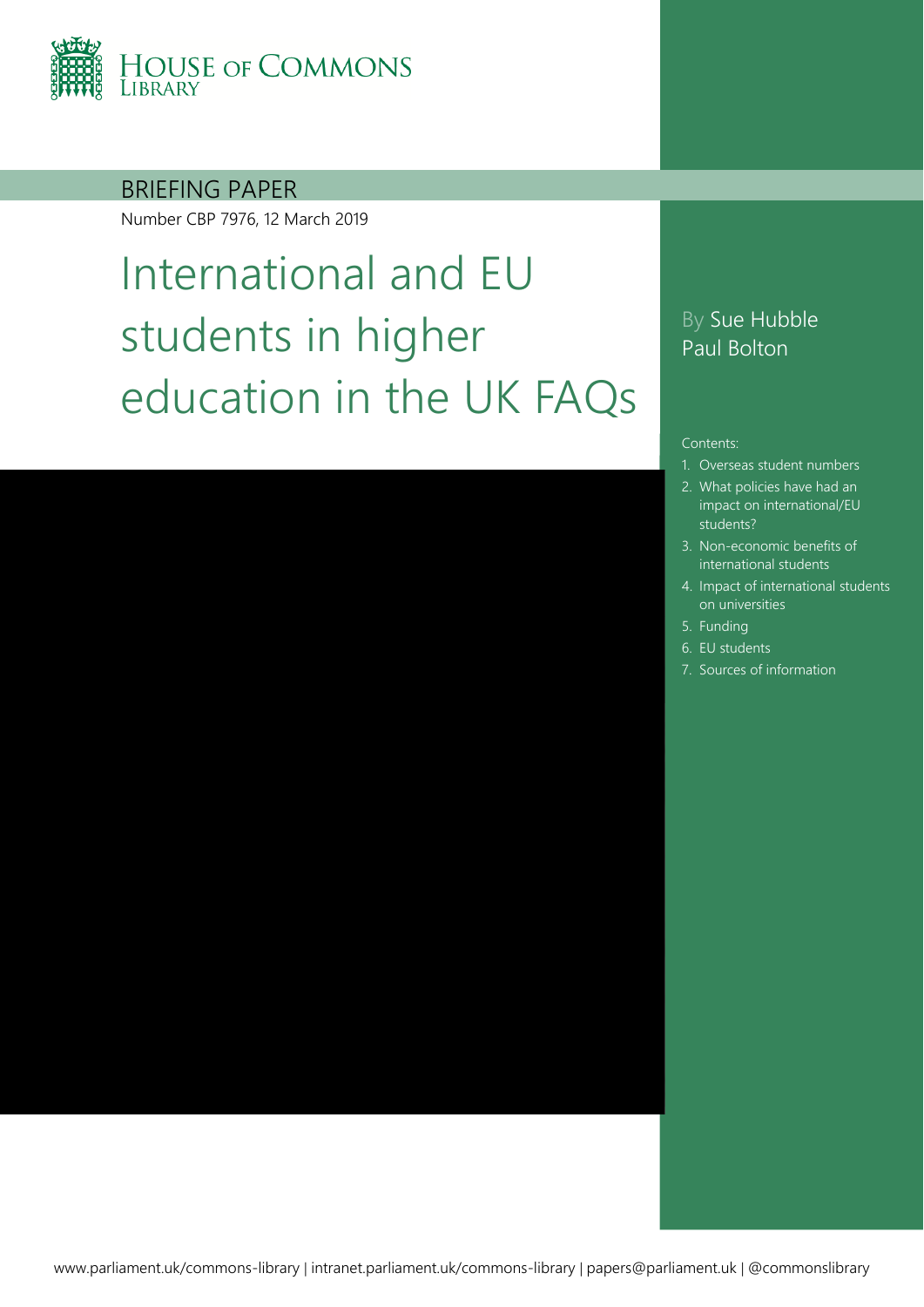## Contents

| Summary                 |                                                                                                                                                                                                                                                                                                                                                                                                                                                                                                                                                                              | 3                                                                                                                                 |
|-------------------------|------------------------------------------------------------------------------------------------------------------------------------------------------------------------------------------------------------------------------------------------------------------------------------------------------------------------------------------------------------------------------------------------------------------------------------------------------------------------------------------------------------------------------------------------------------------------------|-----------------------------------------------------------------------------------------------------------------------------------|
| 1.<br>1.1<br>1.2        | Overseas student numbers<br>How many overseas students are at university in the UK?<br>Which countries send the highest numbers of students?<br>What is the UK's share of the overall international higher education market?<br>How much is the international higher education market worth to the UK?<br>What level courses do overseas students follow?<br>How many UK universities have overseas campuses?<br>Fees paid by overseas students<br>How much are fees for overseas students?<br>UK students abroad<br>How many UK students study abroad and where do they go? | 4<br>$\overline{4}$<br>$\overline{4}$<br>5<br>5<br>6<br>6<br>$\overline{7}$<br>$\overline{7}$<br>$\overline{7}$<br>$\overline{7}$ |
| 2.                      | What policies have had an impact on international/EU students?<br>Net migration target<br>Abolition of Post-Study Work Visa<br><b>Brexit</b><br>The Higher Education and Research Act 2017                                                                                                                                                                                                                                                                                                                                                                                   | 8<br>$\,8\,$<br>$\overline{9}$<br>10<br>11                                                                                        |
| 3.                      | Non-economic benefits of international students<br>How do international students benefit UK higher education?<br>What do international students contribute to the UK HE experience?                                                                                                                                                                                                                                                                                                                                                                                          | 11<br>11<br>12                                                                                                                    |
| 4.                      | Impact of international students on universities<br>Which universities have the most overseas students?<br>How many staff at universities are from overseas?                                                                                                                                                                                                                                                                                                                                                                                                                 | 12<br>12<br>13                                                                                                                    |
| 5.<br>5.1<br>5.2<br>5.3 | Funding<br>Institutional income<br>What research income comes from the EU/other overseas?<br>Which universities get the most research funding from overseas?<br>How much fee income comes from overseas?<br>Student support<br>What support is available for international students?<br>I am a British citizen so why have I been classified as an international student?                                                                                                                                                                                                    | 13<br>13<br>13<br>13<br>14<br>14<br>14<br>14                                                                                      |
| 6.<br>6.1               | EU students<br>What support is available for EU students?<br>How much do EU students take out in loans?<br>How many EU students repay loans?<br>How do EU students repay their loans?<br>Will the Government continue to fund EU students post Brexit?<br>Erasmus<br>How many students come to the UK on Erasmus programmes?<br>How many UK students are on Erasmus programmes and where do they study?                                                                                                                                                                      | 14<br>14<br>15<br>15<br>15<br>16<br>17<br>17<br>17                                                                                |
| 7.                      | Will Brexit affect the UK's participation in the Erasmus+ scheme?<br>Sources of information                                                                                                                                                                                                                                                                                                                                                                                                                                                                                  | 17<br>19                                                                                                                          |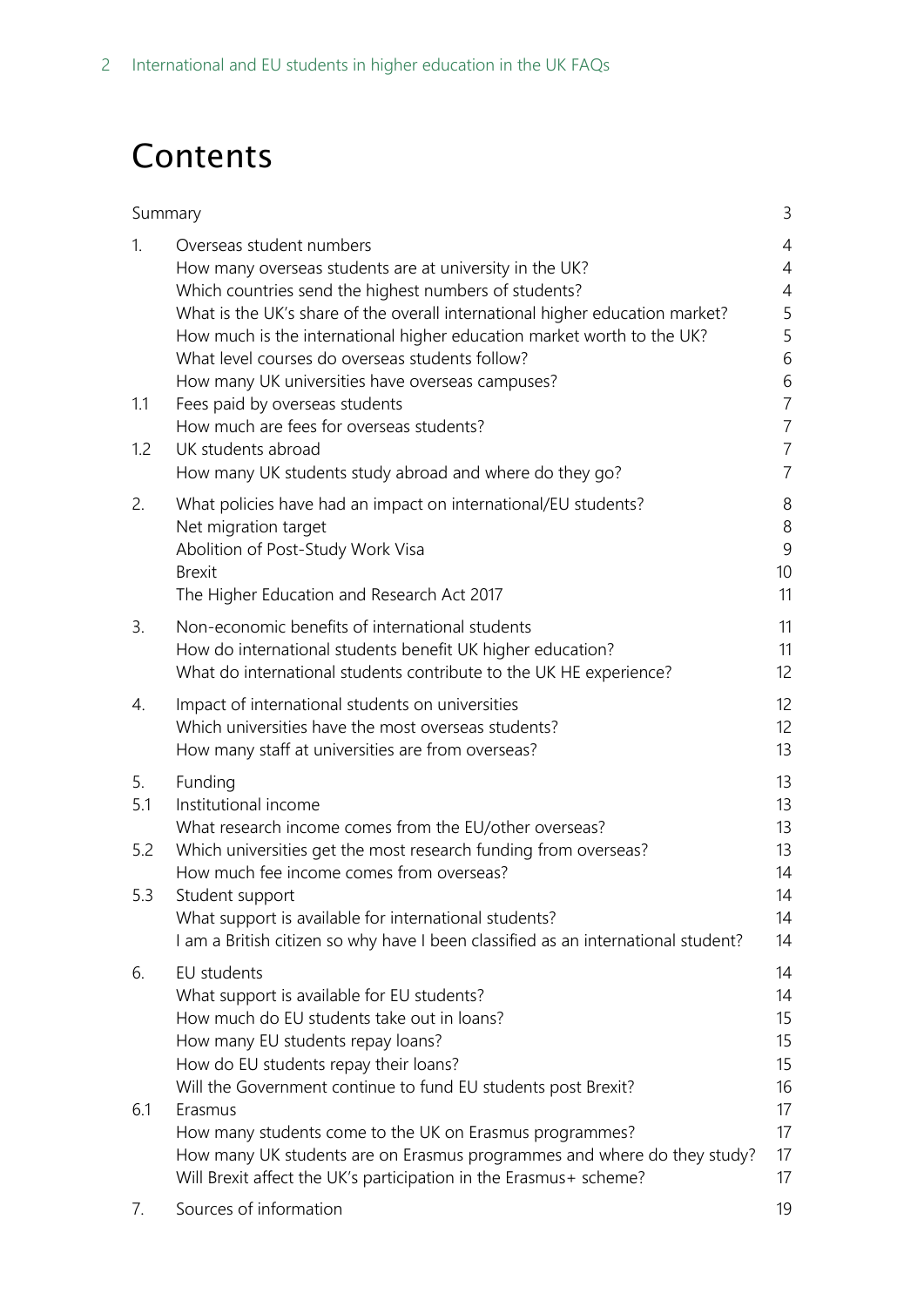## <span id="page-2-0"></span>Summary

In 2017/18 there were 458,000 overseas students studying at UK universities; 20% of the total student population, 54% of full-time taught postgraduates and 49% of full-time research degree students. 139,000 were from the EU and 319,000 from elsewhere.

New overseas entrants to UK universities fell from almost 240,000 in 2010/11 to just over 230,000 in 2015/16. Increases in the last two years have seen overseas entrants numbers reach a new high of 248,000 in 2017/18.

The top sending countries for overseas students have changed over the last few years. China currently sends the most students to the UK, more than 76,000 in 2017/18; the number of Chinese student in the UK has risen by 43% since 2011/12. In contrast the number of students from Nigeria has declined significantly; Nigerian student numbers have fallen by 52% since 2011/12. There has also been a more recent decline in numbers from Malaysia and India (despite an increase in 2017/18)..

There has been a general drop in entrants from the major EU countries since 2011/12; Ireland down by 41%, Germany 18%, Greece 16% and France 11%. Italy was the exception with numbers up by more than half.

In recent years, the UK has been the second most popular global destination for international students after the USA. In 2016 the US took 28% of higher education students from all countries who were studying overseas at universities in the OECD, the UK was in second place with 132. But market share has been slipping and other English speaking countries such as Australia, New Zealand and Canada are now seeing significant increases in overseas students as are European countries which are increasingly offering courses in English.

The decline in numbers has been attributed to a numbers of factors such as changes in student visa arrangements, the net migration target and most recently Brexit. The impact of Brexit on EU students in the UK is uncertain and will depend on the outcome of negotiations, but the Government has guaranteed to continue to fund EU students until 2018/19.

Universities UK has estimated that in 2014-15 international students contributed around £25.8 billion in gross output to the UK economy. International students also benefit the UK in other social, cultural and intellectual ways and are an important contributors to the UK's 'soft power' overseas. Any decline in student numbers is therefore a concern.

This paper answers some frequently asked statistical and policy questions on international and EU students.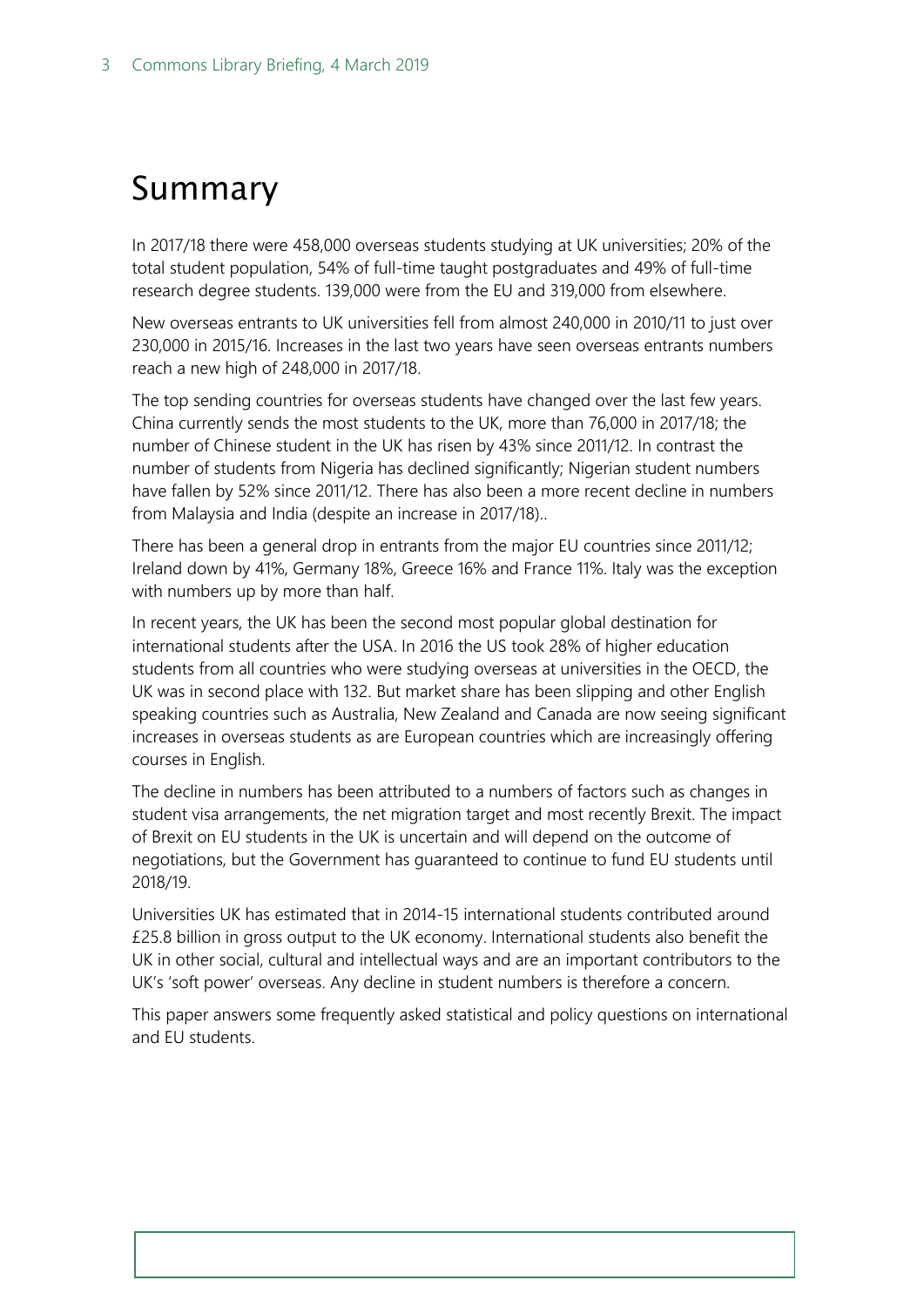## <span id="page-3-0"></span>1. Overseas student numbers

### <span id="page-3-1"></span>How many overseas students are at university in the UK?

In 2017/18 there were 458,000 overseas students studying at UK universities; 20% of the total student population. 139,000 were from the EU and 319,000 from elsewhere.

New overseas *entrants* to UK universities peaked at 238,000 in 2011/12.

Their number fell by 10,000 in 2012/13 largely due to a drop in entrants from the EU in the first year of higher fees in England. Since then increases in the latest two years, mainly from outside the EU, have seen overseas entrants reach a new peak of 248,000 in 2017/18. This was 32% of all first year students at UK universities. 62,000 were from the EU and 185,000 from elsewhere.<sup>1</sup>

### <span id="page-3-2"></span>Which countries send the highest numbers of students?

The top ten countries are shown opposite. China clearly dominates with more entrants as the rest of the top ten combined.

### How has this changed in recent years?

Change since 2011/12 is shown opposite. Some of the key recent trends are:

- Chinese student numbers are up by 43% since 2011/12. They increased by more than 10,000 in 2017/18 alone. Numbers from the US have increased more steadily over the same period
- Indian student numbers have fallen by 44% between 2011/12 and 2015/16. They have increased since then, but are still 24% down on 2011/12 numbers. There has been a more recent decline in numbers from Malaysia and particularly Nigeria.
- There has been a general drop in entrants from the major EU countries since 2011/12; Ireland down by 41%, Greece 16%, Germany 18% and France 11%. Italy was the exception with numbers up by more than half.

### **TOP 10 COUNTRIES OF ORIGIN** China 76,425 India 12,465 United States 11,625 Germany 7,135 France 6,910 Hong Kong 6,790 Italy 6,160 Malaysia 5,935 Greece 5,080 Nigeria 4,805 **First years 2017/18**

*Source: Statistical bulletin SB252, HESA*

#### **CHANGE IN 1ST YEARS**

**11/12-17/18: Major non-EU countries**

| China                | $+43%$ |
|----------------------|--------|
| Hong Kong            | $+28%$ |
| <b>United States</b> | $+15%$ |
| Canada               | $+1%$  |
| Thailand             | $-2%$  |
| Saudi Arabia         | $-12%$ |
| India                | $-24%$ |
| Malaysia             | $-24%$ |
| Nigeria              | $-52%$ |

*Source: Statistical bulletin SB252, HESA*

<sup>1</sup> HESA, [Higher Education Student Statistics: UK, 2017/18](https://www.hesa.ac.uk/news/17-01-2019/sb252-higher-education-student-statistics)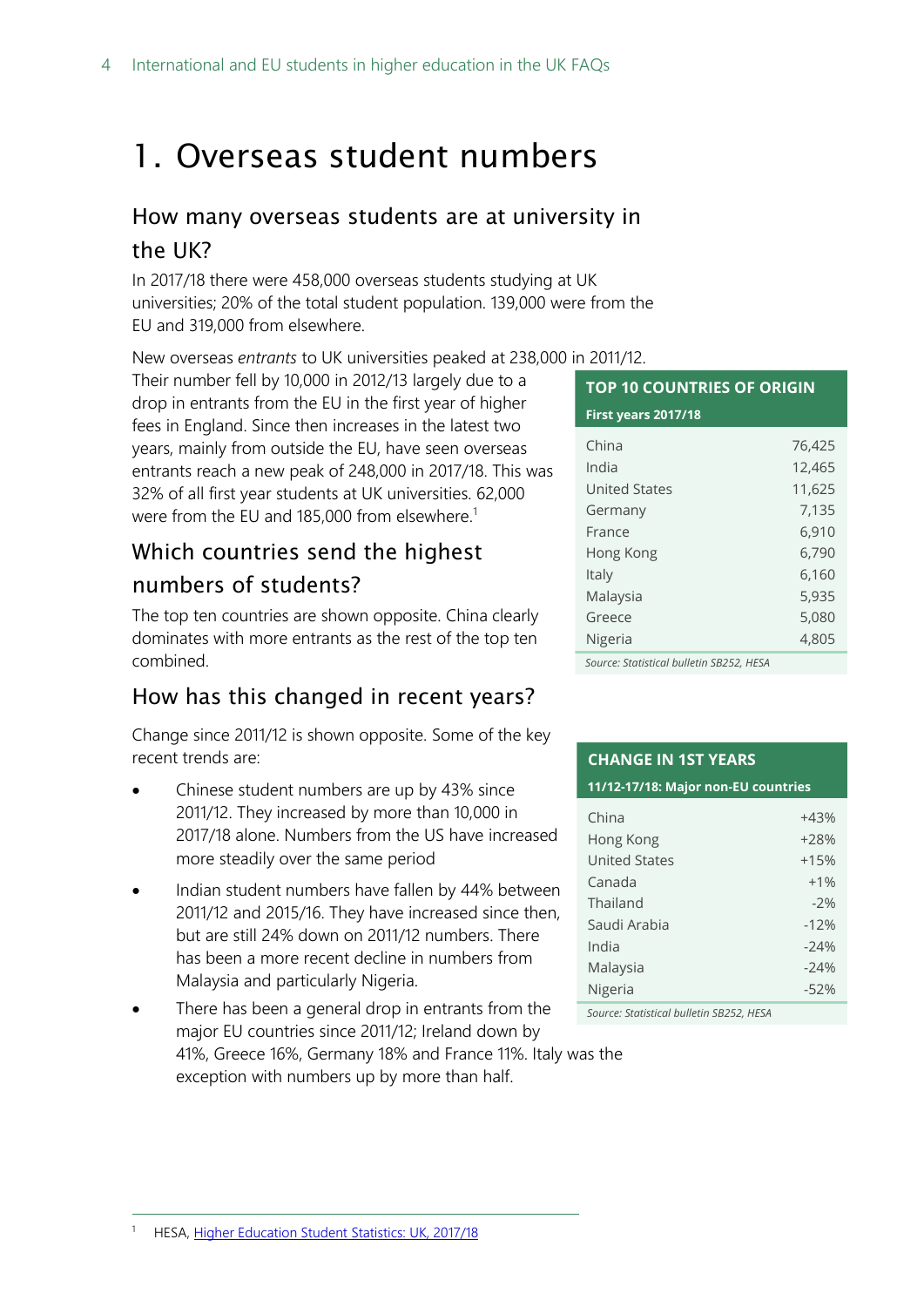## <span id="page-4-0"></span>What is the UK's share of the overall international higher education market?

In 2016 the US took 28% of international students who were studying overseas at universities in the OECD. The UK was in second place with 12% followed by Australia with 10% and France and Germany both with 7%. In the same year the UK had one of the highest rates of international students<sup>2</sup> in the OECD with 18%. This was double the EU average and behind only Luxembourg (47%) and New Zealand (20%).<sup>3</sup>

### <span id="page-4-1"></span>How much is the international higher education market worth to the UK?

There have been various estimates over the years of the value of education and training 'exports' to the UK (overseas students studying in the UK and some training/consultancy abroad) carried out for the British Council, Universities UK and the Government. These cover a wide range of definitions, years and methodologies. There is a substantial amount of uncertainty about these figures. They are highly approximate estimates only and are often made by groups with an interest in the sector. Estimates include:

- In 2011, the Department for Business, Innovation and Skills (BIS) [estimated](http://www.bis.gov.uk/assets/biscore/higher-education/docs/e/11-980-estimating-value-of-education-exports.pdf) that the total value of higher education exports to the UK in 2008/09 was £7.8 billion. It projected that this would grow to £10.4 billion by 2015 and £13.2 billion by 2020.
- More up to date estimates of HE 'exports' for the UK were published by BIS in 2013. They put the total at £10.2 billion in 2011; 2.1% of UK exports.<sup>4</sup>
- Universities UK [estimated](http://www.universitiesuk.ac.uk/policy-and-analysis/reports/Documents/2014/the-impact-of-universities-on-the-uk-economy.pdf) that in 2011/12, the value of higher education exports to the UK was £10.7 billion

The Department for Education estimated that in 2015 higher education accounted for £12.9 billion out of a total £19.3 billion in international education exports and transnational education activity.<sup>5</sup>

In 2018 Universities UK published [new research](http://www.universitiesuk.ac.uk/news/Pages/International-students-now-worth-25-billion-to-UK-economy---new-research.aspx) on the subject that put the total value in 2014-15 at £25.8 billion. As with the other estimates this includes direct spending by students on and off-campus and the indirect of 'knock-on' effect of this spending on the economy. It also includes an estimate of the impact of visitors to the UK linked to international students. The report also estimated that international students were 'responsible' for £10.8 billion of UK export earnings and their spending supported just over 200,000 jobs. The component parts of the £25.8 billion are:

 $\overline{a}$ 

<sup>2</sup> As a proportion of all students at tertiary level

<sup>3</sup> *[Education at a Glance 2018](http://www.oecd.org/education/education-at-a-glance/)*, OECD. Indicator B1

<sup>4</sup> *[International Education –Global Growth and Prosperity: An](https://www.gov.uk/government/uploads/system/uploads/attachment_data/file/340601/bis-13-1082-international-education-accompanying-analytical-narrative-revised.pdf#page=61)  [Accompanying Analytical Narrative](https://www.gov.uk/government/uploads/system/uploads/attachment_data/file/340601/bis-13-1082-international-education-accompanying-analytical-narrative-revised.pdf#page=61)*, BIS (pp29-62 especially)

<sup>5</sup> [UK revenue from education related exports and TNE activity 2015,](https://www.gov.uk/government/statistics/uk-revenue-from-education-related-exports-and-tne-activity-2015) DfE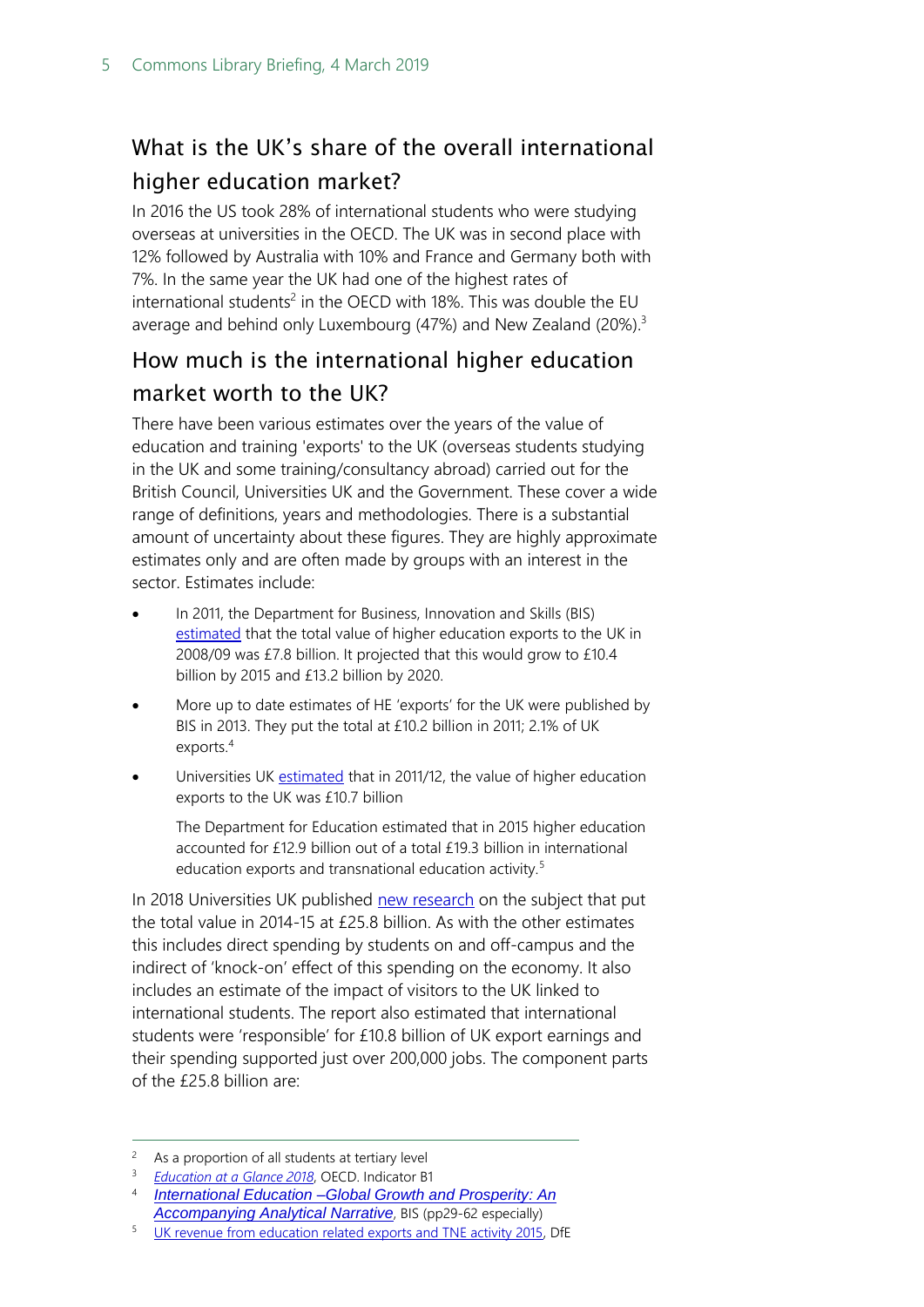- £4.8 billion generated in fees
- £5.4 billion off-campus spending by students
- £0.7 billion on-campus spending (excluding fees)
- £13.5 billion in the knock-on economic benefit of this spending ('gross output supported)
- £0.5 billion direct spending by visitors to international students
- £1.0 billion in knock-on economic benefit from visitor spending

### <span id="page-5-0"></span>What level courses do overseas students follow?

Overseas students are much more likely than home students to study full-time and/or follow postgraduate courses. In 2017/18 49% of non-EU students were on postgraduate courses compared to 32% from the EU and 19% of home students. At undergraduate level overseas students were more likely to be on first degree courses than home students. Overseas students were also more likely to be studying full-time; 90% of those from the EU and 93% of non-EU entrants compared to 75% of home students.<sup>6</sup>

In 2014/15 56% of Chinese students were studying at postgraduate level (mainly taught courses), a very similar rate to those from the US (57%) and slightly below the proportion of Indian postgraduates (64%). The majority of EU students were undergraduates (63%).<sup>7</sup>

### <span id="page-5-1"></span>How many UK universities have overseas campuses?

The UK higher education sector is involved in various types of transnational education (TNE) and a number of universities have established branch campuses overseas to increase their global reach.

In 2012, UK universities had opened 25 campuses in 12 countries, according to a study by the Observatory on Borderless Higher Education. A publication by UUK and the British Council in 2016 gave information on some of these campuses:

Over the last decade a number of universities have opened branch campuses. A very well known example for the UK has been the University of Nottingham campus in Ningbo, China and in Semenyih. Malaysia. Manchester Business School and Middlesex University are other notable players, as well as Lancaster and Strathclyde universities that signed agreements in May 2009 to establish campuses in Pakistan. Aberystwyth University followed Middlesex University in opening a campus in Mauritius in 2014. The University of Liverpool and Xi'an Jiaotong University in China formed a partnership for setting up Xi'an Jiaotong-Liverpool University (XJTLU), an independent university

 $\overline{a}$ 

HESA, [Higher Education Student Statistics: UK, 2017/18](https://www.hesa.ac.uk/news/17-01-2019/sb252-higher-education-student-statistics)

<sup>7</sup> *Students in higher education institutions 2014/15*, HESA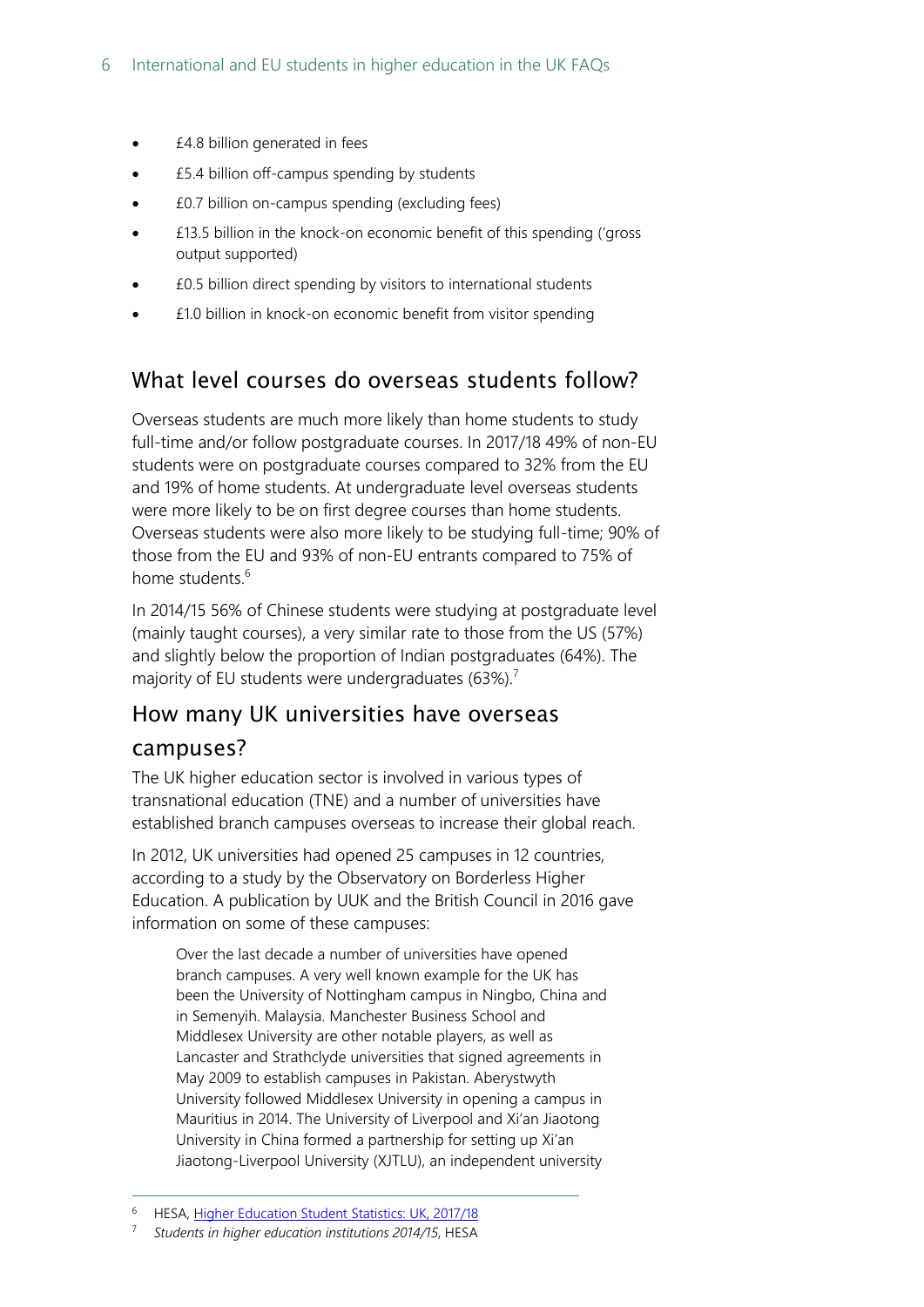based in Suzhou, Jiangsu, China. The UK's existing and currently planned branch campuses are concentrated quite heavily in the UAE, China, Malaysia and Singapore, though single campuses have been established in less well known locations such as Uzbekistan (Westminster).<sup>8</sup>

It has been suggested that a number of British universities are considering plans to open new branches inside the EU ahead of Brexit as a way of maintaining partnerships with other EU universities and retaining and attracting staff who needed to work within the EU.<sup>9</sup> Oxford University may also create its first foreign campus in response to Brexit.<sup>10</sup>

Other universities have created institutional partnerships with overseas universities, or set up validation and franchising arrangements. An article in the *Times Higher Education*, "Empires and allies", in 2012 discussed UK HE's overseas education.<sup>11</sup>

Further information on overseas education is given on the UUK international website at [What is UK HE TNE?](http://www.universitiesuk.ac.uk/International/heglobal/Pages/what-is-transnational-education.aspx)

### <span id="page-6-0"></span>1.1 Fees paid by overseas students

### <span id="page-6-1"></span>How much are fees for overseas students?

A survey of typical fees for overseas (non-EU) students at UK universities<sup>12</sup> gave these averages for different types of courses in 2018/19 (opposite). Overseas fees for classroombased courses have risen faster than the home rate in recent years at both undergraduate (where the home/EU rate is capped) and postgraduate levels. A survey of typical tees tor overseas (non-LU) students at UK<br>
undergraduate<br>
universities<sup>12</sup> gave these averages for different types of<br>
toolstoshould courses have risen faster than the home rate in recent<br>
Dostgraduate

| Undergraduate       |         |         |  |  |  |
|---------------------|---------|---------|--|--|--|
| Classroom           | £14,400 | £14,364 |  |  |  |
| Lab-based           | £16,400 | £16,368 |  |  |  |
| Postgraduate taught |         |         |  |  |  |
| Classroom           | £14,600 | £14,609 |  |  |  |
| Lab-based           | £16,900 | £16,934 |  |  |  |
| MBA                 | £19,900 | £19.923 |  |  |  |

### <span id="page-6-2"></span>1.2 UK students abroad

-

### <span id="page-6-3"></span>How many UK students study abroad and where do they go?

In 2016 an estimated 2% of UK students in higher education were studying abroad. This rate was half the EU average and well below levels in Germany and France (both 4%). The most popular overseas destinations for UK students were the US with 30% of home students

<sup>8</sup> HE Global, The Scale and Scope of UK Higher Education Transnational Education, Universities UK and the British Council, June 2016

<sup>&</sup>lt;sup>9</sup> "[UK universities draw up plans for EU campuses ahead of Brexit](https://www.theguardian.com/education/2016/sep/22/uk-universities-mull-eu-campuses-in-new-era-of-uncertainty)", The Guardian, 22 September 2016

<sup>10</sup> "Oxford University may break with 700 years of tradition and open a foreign campus- after France offers Brexit sweetener", *The Telegraph*, 20 February 2017

<sup>11</sup> ""[Empires and allies](https://www.timeshighereducation.com/features/empires-and-allies/421485.article)", *Times Higher Education*, 18 October 2012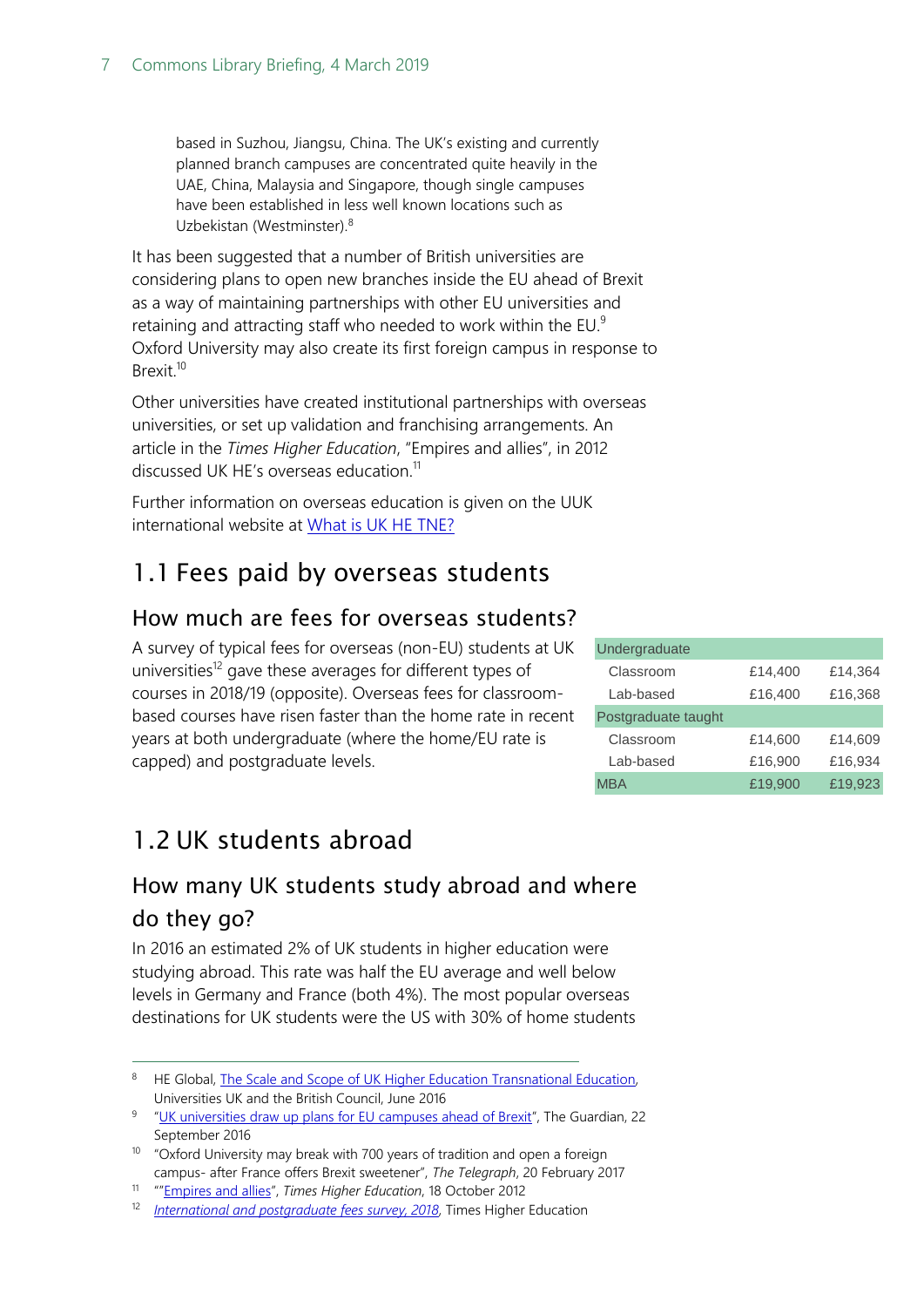studying abroad, followed by the Netherlands (7%), Germany, Australia and France (all 6%). 13

## <span id="page-7-0"></span>2. What policies have had an impact on international/EU students?

The numbers of students coming to the UK to study has slowed down. The reasons for this are complex but the policies outlined below have been cited as contributory factors.

### <span id="page-7-1"></span>Net migration target

For several years it has been Government policy to reduce net migration (the difference between those who come to the UK for periods of at least 12 months and those who leave). Students who come to the UK to study and stay for more than 12 months are 'migrants' under the UN's definition and are included in the net migration target.

Many bodies, such as Universities UK, have campaigned for years to have international students removed from the net migration target.<sup>14</sup> A report by the Institute for Public Policy Research in 2016 set out details of the Government's increased restrictions on international students and argued the case for removing international students from net migration figures.<sup>15</sup>

Various parliamentary select committees have also challenged including international students in the net migration target and most recently an amendment to the *Higher Education and Research Bill 2016* by Lord Hannay of Chiswick which would have removed students from the net migration target was passed in the House of Lords by a large majority following almost unanimous support from speakers. <sup>16</sup> The amendment was later removed when the House of Commons considered the amendments to the Bill.

<sup>13</sup> *[Education at a Glance 2018](http://www.oecd.org/education/education-at-a-glance/)*, OECD. Indicators B6.1 and B6.5

<sup>14</sup> Universities UK, *[International students and the UK immigration debate](http://www.universitiesuk.ac.uk/policy-and-analysis/reports/Documents/2014/international-students-immigration-debate.pdf)*, August 2014

<sup>15</sup> IPPR, *[Destination Education Reforming Migration Policy in International Students to](http://www.ippr.org/files/publications/pdf/destination-education_Oct16.pdf?noredirect=1)  [Grow the UK's Vital Education Exports](http://www.ippr.org/files/publications/pdf/destination-education_Oct16.pdf?noredirect=1)*, September 2016

<sup>16</sup> "[Peers defeat UK government on international student policy](https://www.timeshighereducation.com/news/peers-defeat-uk-government-international-student-policy)", *Times Higher Education*, 13 March 2017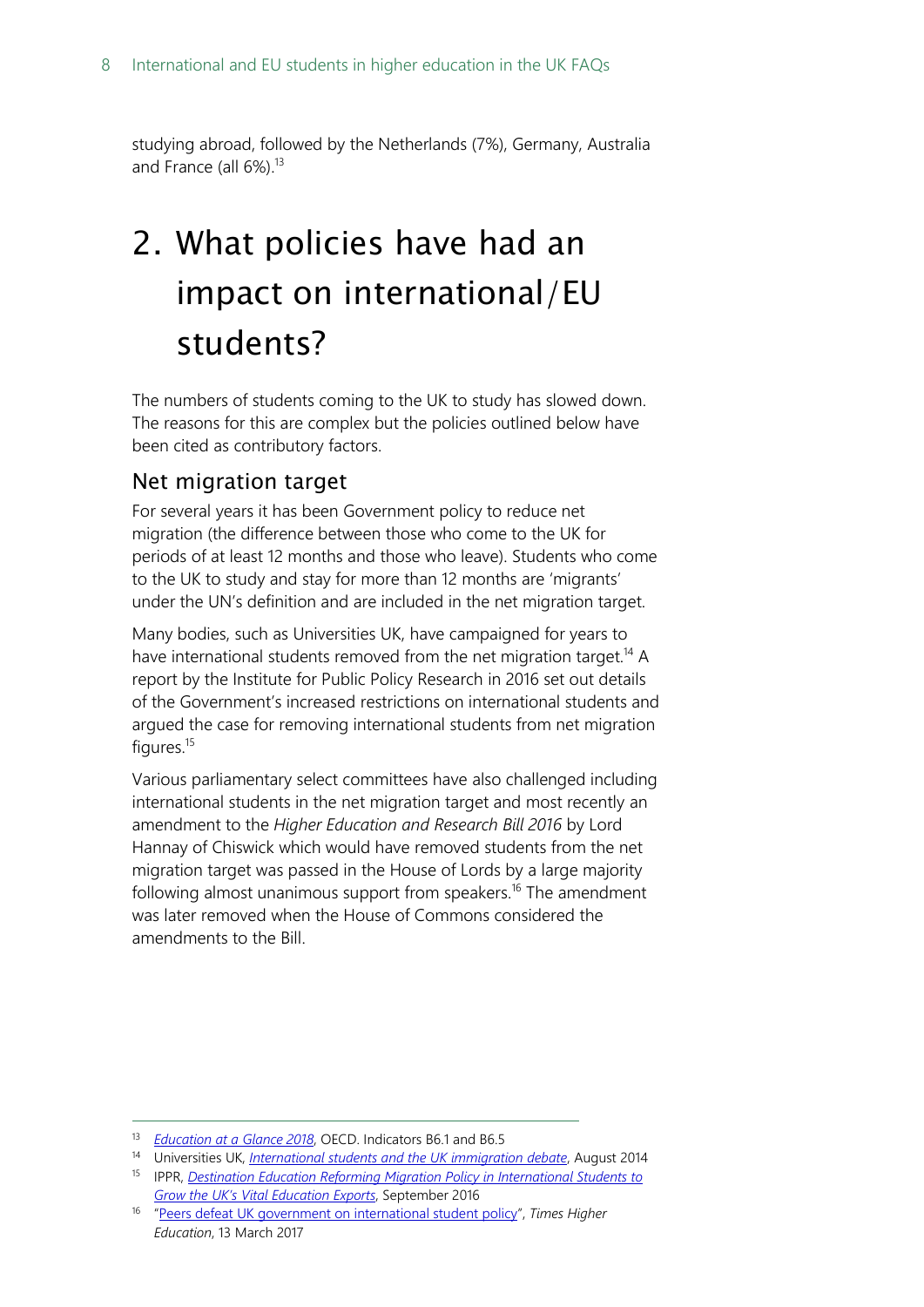A report by the Office for National Statistics July 2016, *[Population](http://webarchive.nationalarchives.gov.uk/20160105160709/http:/www.ons.gov.uk/ons/rel/migration1/long-term-international-migration/student-migration---what-do-the-statistics-tell-us-/student-migration---what-do-the-statistics-tell-us.pdf)  [Briefing International student migration What do the statistics tell us?](http://webarchive.nationalarchives.gov.uk/20160105160709/http:/www.ons.gov.uk/ons/rel/migration1/long-term-international-migration/student-migration---what-do-the-statistics-tell-us-/student-migration---what-do-the-statistics-tell-us.pdf)* however stated that some international students do not leave the UK when they should and this might provide a further reason for keeping students in the net migration target :

Although it is sometimes argued that net migration figures should exclude overseas students since students are normally 'temporary migrants' and would be counted out in subsequent emigration statistics, available data suggest that some of those people who say they come to study do not actually leave the UK at the end of their courses.

The Prime Minister, Theresa May, has specifically said that students will not be removed from the net migration target:

Whether or not international students are included in the net migration target is not a message about our country and how we welcome people. We welcome students coming to this country we are very clear about that—but in the statistics we abide by the international definition used by countries around the world. We want to ensure that the brightest and the best are indeed able to come to the United Kingdom and get the value of a UK education. [\(HC Deb 29 March 2017 c289\)](https://hansard.parliament.uk/Commons/2017-03-29/debates/A6DFE4A0-6AB1-4B71-BF25-376F52AF3300/Article50)

Further information on this issue is available in library briefing SN06077, *[Migration Statistics](http://researchbriefings.files.parliament.uk/documents/SN06077/SN06077.pdf)*, 7 March 2017.

### <span id="page-8-0"></span>Abolition of Post-Study Work Visa

In April 2012 the Tier 1 Post-Study Work Visa, which allowed Tier 4 students to stay on and work for two years after their studies, was abolished. There are other schemes currently in place but these are more limited. Government policy remains that 'there is no limit' to the number of student visas which can be issued, this was stated by the Minister for Universities and Science Jo Johnson on 27 April 2017:

Universities: Overseas Students: Written question - 69668

Martyn Day: 29 March 2017

To ask the Secretary of State for Education, what assessment she has made of the implications for universities of the Universities UK report, entitled The economic impact of international students, published in March 2017.

Joseph Johnson: 27 April 2017

The Government values the contribution that international students make to higher education, research, and the UK, both economically and culturally. That is why we have no plans to introduce a cap on the number of genuine international students who can come here to study, or to limit the numbers that individual higher education institutions can recruit. The reforms the Government is introducing through the Higher Education and Research Bill recognise the importance of the sector to the economy and will help to ensure that it continues to be one of

"International students should be removed from the net immigration target. The Government's refusal to do so is putting at the risk the higher education sector's share of the international student market. Removing international students from the target would be a simple way to offset some of the risks from leaving the European Union".

House of Commons **Education** Committee report, *[Exiting the EU:](https://www.publications.parliament.uk/pa/cm201617/cmselect/cmeduc/683/683.pdf)  [challenges and](https://www.publications.parliament.uk/pa/cm201617/cmselect/cmeduc/683/683.pdf)  [opportunities for the](https://www.publications.parliament.uk/pa/cm201617/cmselect/cmeduc/683/683.pdf)*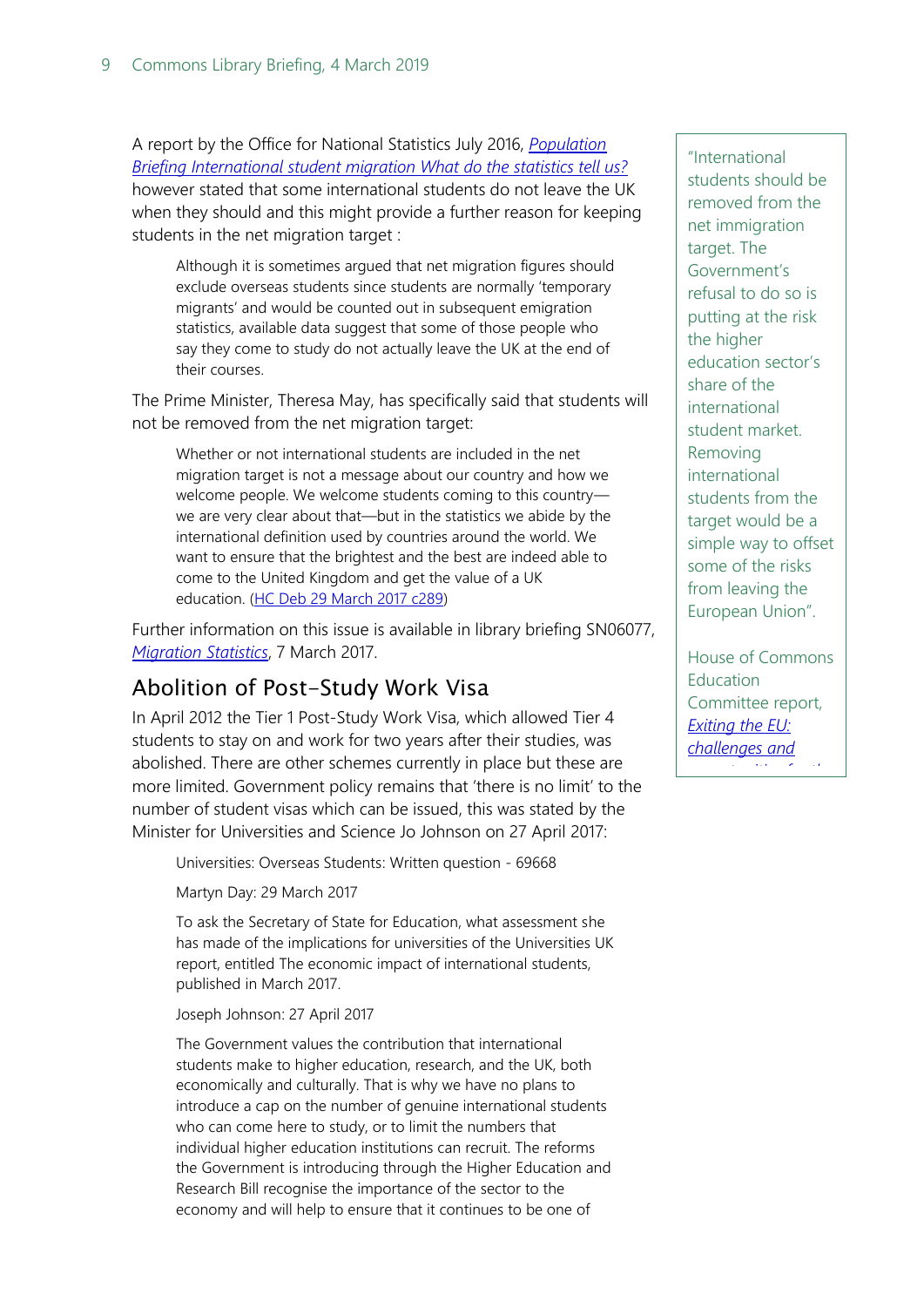the most sought after places for global talent to study. [HC Deb [27 April](http://www.parliament.uk/written-questions-answers-statements/written-question/commons/2017-03-29/69668) 2017]

A report by the Higher Education Policy Institute in January 2017 said that the change in visa policy had resulted in a reduction in enrolments at UK HEIs (higher education institutions):

We assessed the possible impact of the change to visa arrangements encapsulated by the April 2012 decision to remove the automatic ability of international students to undertake two years of post-study work in the UK. The analysis suggests that the introduction of the policy was associated with a 20.3% decline in enrolment at undergraduate level.<sup>17</sup>

Changes to rules on student visas is available in library briefing paper, SN/HA/5829, *[Immigration and asylum: changes made by the Coalition](http://researchbriefings.intranet.parliament.uk/ResearchBriefing/Summary/SN05829)  [Government](http://researchbriefings.intranet.parliament.uk/ResearchBriefing/Summary/SN05829) 2010 – 2015*, 24 March 2015

#### <span id="page-9-0"></span>Brexit

It has been suggested that the result of the EU referendum vote in June 2016 has had an impact on student recruitment and it has been alleged that some students now perceive the UK as less welcoming to foreign students. This is a concern as it has been shown that when choosing a destination, international students are highly motivated by how welcome they feel. $^{18}$ 

An article in the *Financial Times* in July 2016 stated that a survey by Hobson's student recruitment consultancy had found that a third of international students questioned said that they would be less likely to come to the UK post Brexit:

More than a third of international students say they are now less likely to study at a UK university following last month's vote to leave the EU, a survey has found.

Of 1,014 students surveyed this month by Hobsons, a careers advisory service, 30 per cent said they were less likely to study in the UK, while 6 per cent said they would definitely not study in the UK as a result of the vote.

#### […]

 $\overline{a}$ 

Jeremy Cooper, managing director of Hobsons in Europe, said: "Market conditions for international student recruitment look set to toughen and universities need to send a clear message that the UK welcomes international students, as well as providing practical guidance and support.

"Almost two-thirds of students surveyed felt it would become harder for them to obtain a visa, while almost half expected it

<sup>17</sup> Higher Education Policy Institute (HEPI), *[The determinants of international](http://www.hepi.ac.uk/wp-content/uploads/2017/01/Hepi-Report-91-Screen.pdf) [demand for UK higher education](http://www.hepi.ac.uk/wp-content/uploads/2017/01/Hepi-Report-91-Screen.pdf)*, January 2017 p9

Hobsons International Student Survey 2017 p13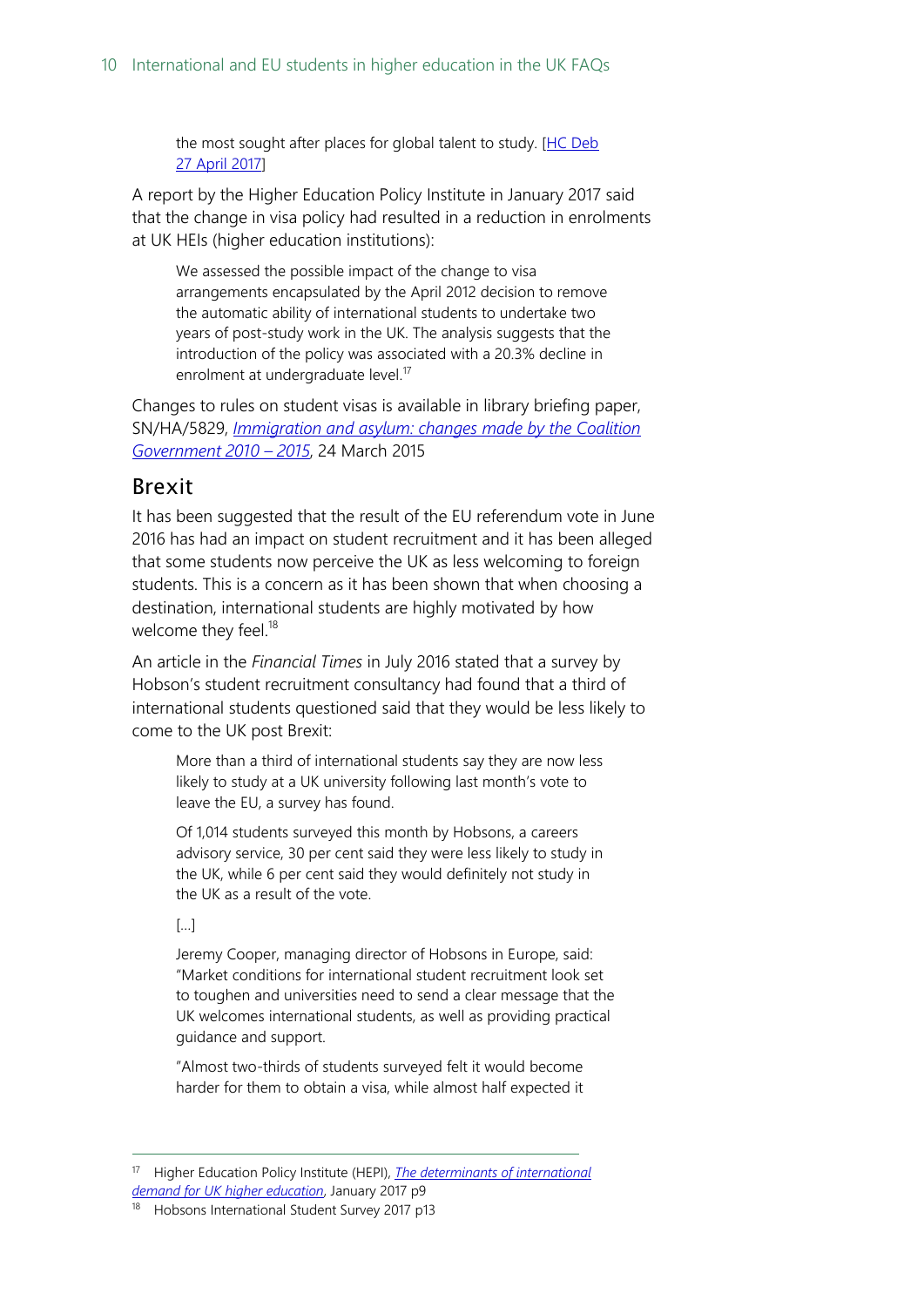would become more difficult to get a job in the UK after graduating.

Among those who said Brexit made it more likely that they would come to the UK to study, 43 per cent said it was because the fall in the value of the pound would make it cheaper."<sup>19</sup>

### <span id="page-10-1"></span>The Higher Education and Research Act 2017

The *Higher Education and Research Act 2017* contains a provision to make universities provide more information specifically for international students. Section 65 of the Act places a duty on higher education providers to publish higher education information and s65(8) states that when the Office for Students (OfS) determines what information is covered by this duty it must include information which would be helpful to international students. Under s65(9) the OfS may also consider it appropriate to ask providers to supply information on numbers of international students on HE courses.

## <span id="page-10-0"></span>3. Non-economic benefits of international students

The benefits of higher education are wide-ranging and cannot be solely calculated in economic terms.<sup>20</sup>

### <span id="page-10-2"></span>How do international students benefit UK higher education?

A study by the Higher Education Policy Institute, *[Now that's what we call](http://www.hepi.ac.uk/2015/10/01/now-thats-call-soft-power-55-world-leaders-educated-uk/)  [soft power](http://www.hepi.ac.uk/2015/10/01/now-thats-call-soft-power-55-world-leaders-educated-uk/)*, in 2015 showed that international students generated significant geopolitical benefits for the UK as 55 world leaders (Presidents, Prime Ministers and monarchs) from 51 countries had attended higher-level education in the UK. These personal connections with Britain are likely to be an important contributor to our 'soft power' and help to build long-term social, political and trade links with other countries.<sup>21</sup>

It has been suggested that the UK could lose its traditionally strong relationship with India if the number of students from the sub-continent continues to fall.<sup>22</sup>

-

"International students are vital for a successful post-Brexit, industrial strategy fit for a global Britain. They make a significant contribution to driving economic growth and engaging the UK's diplomatic and trade links on the world stage."

[Universities UK](http://www.universitiesuk.ac.uk/policy-and-analysis/reports/Documents/2017/final-uuk-briefing-lord-hannay-amendment-ping-pong-hofc.pdf)  <u>[Parliamentary](http://www.universitiesuk.ac.uk/policy-and-analysis/reports/Documents/2017/final-uuk-briefing-lord-hannay-amendment-ping-pong-hofc.pdf) (p. 1952)</u><br>1900 - Parliamentary (p. 1952)<br>1900 - Parliamentary (p. 1962)

<sup>19</sup> "[Third of foreign students less likely to come to UK after Brexit](https://www.ft.com/content/c179cb10-53f3-11e6-9664-e0bdc13c3bef)", *Financial Times*, 28 July 2016

<sup>20</sup> BIS research paper No 146, *[The Benefits of Higher Education Participation for](https://www.gov.uk/government/publications/benefits-of-participating-in-higher-education-key-findings-and-reports-quadrants)  [Individuals and Society: key findings and reports "The Quadrants](https://www.gov.uk/government/publications/benefits-of-participating-in-higher-education-key-findings-and-reports-quadrants)*", October 2013

<sup>&</sup>lt;sup>21</sup> IPPR, Destination Education Reforming Migration Policy in International Students to [Grow the UK's Vital Education Exports](http://www.ippr.org/files/publications/pdf/destination-education_Oct16.pdf?noredirect=1), September 2016 p8

 $22$  "UK-India relationship 'at risk' as student numbers slide", Times Higher Education, 2 March 2017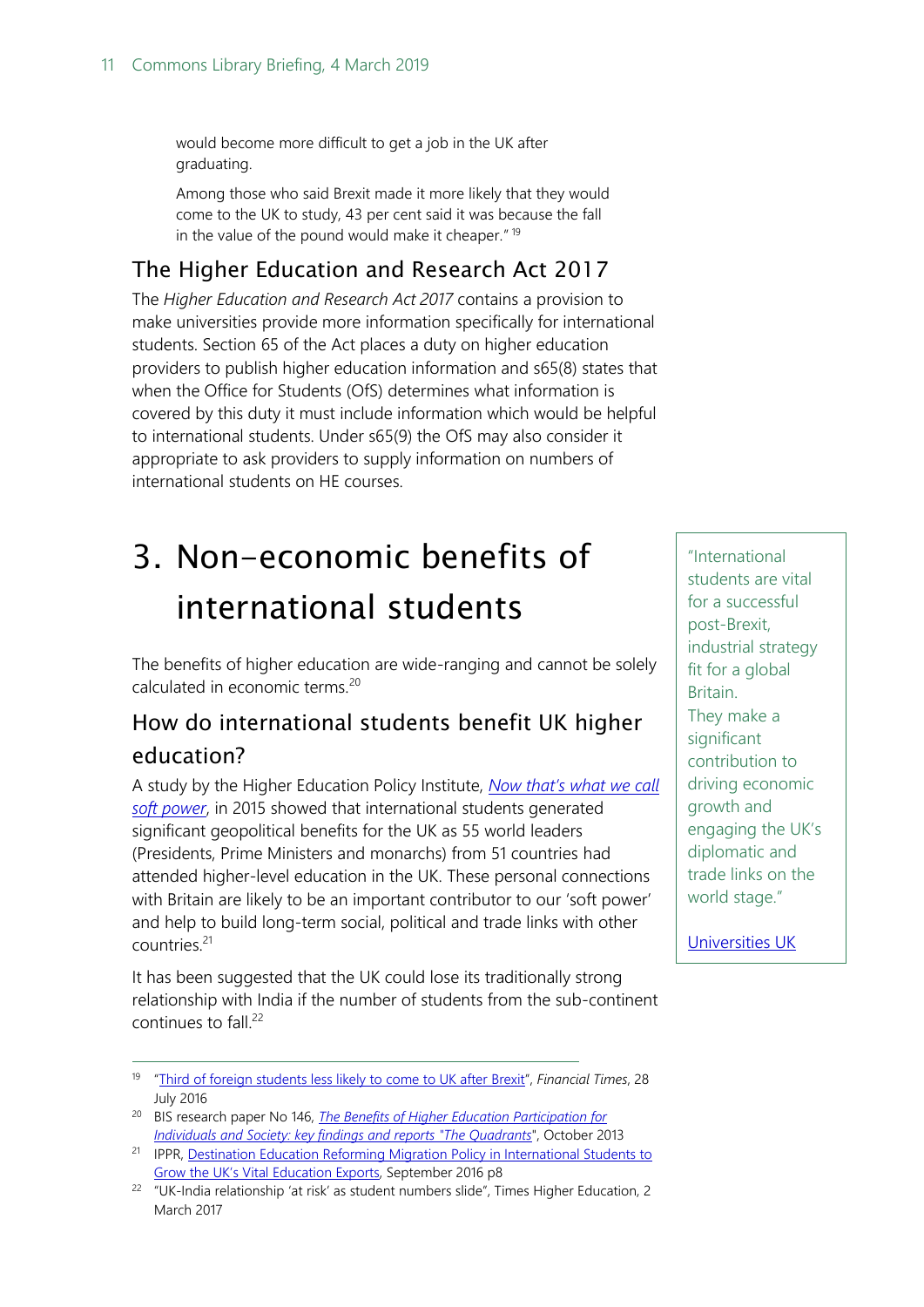### <span id="page-11-1"></span>What do international students contribute to the UK HE experience?

International students add to the diversity of the student body and bring social and intellectual benefits to the UK as well as creating a more global perspective.

A study by the Higher Education Policy Institute*, [What do home](https://www.heacademy.ac.uk/system/files/resources/HEPI_IntlStudentsReport.pdf)  [students think of studying with international students](https://www.heacademy.ac.uk/system/files/resources/HEPI_IntlStudentsReport.pdf)*? <sup>23</sup> asked UK students for their views on international students; 87 per cent of students surveyed said that studying alongside their peers from overseas would give them a wider world view; 85 per cent said it will be useful preparation for working in a global environment; and 76 per cent said it will help them develop a global network.

The HEPI report also suggested that international students enriched academic debate:

Without a healthy number of international students, it is likely that some courses would be uneconomic to run, graduates would have a more limited outlook and classroom discussions would be excessively monocultural. Universities are more able to fulfil their core mission of sharing and spreading knowledge when they have students and staff who bring experiences from different countries and cultures.

## <span id="page-11-0"></span>4. Impact of international students on universities

### <span id="page-11-2"></span>Which universities have the most overseas

| WHICH UNIS HAVE THE MOST OVERSEAS STUDENTS?          |                                |        |          |                                                |          |        |  |
|------------------------------------------------------|--------------------------------|--------|----------|------------------------------------------------|----------|--------|--|
| Overseas students in UK universities 2017/18: Top 10 |                                |        |          |                                                |          |        |  |
|                                                      |                                |        | % of     |                                                | % of     |        |  |
| rank                                                 | by absolute number             | number | students | by % of students                               | students | number |  |
| $\mathcal{I}$                                        | University College London      | 17,990 | 45%      | London Business School                         | 72%      | 1,380  |  |
| 2                                                    | The University of Manchester   | 13,750 | 34%      | LSE                                            | 68%      | 7,885  |  |
| 3                                                    | The University of Edinburgh    | 12,025 | 37%      | Royal College of Art                           | 66%      | 1,415  |  |
| $\overline{4}$                                       | <b>Coventry University</b>     | 11,285 | 33%      | Imperial                                       | 52%      | 9,560  |  |
| 5                                                    | King's College London          | 11,175 | 35%      | London School of Hygiene and Tropical Medicine | 51%      | 550    |  |
| 6                                                    | Imperial                       | 9,560  | 52%      | University of the Arts, London                 | 48%      | 9,175  |  |
| $\overline{7}$                                       | University of the Arts, London | 9,175  | 48%      | Cranfield University                           | 48%      | 2,085  |  |
| 8                                                    | The University of Warwick      | 8,990  | 35%      | Royal College of Music                         | 48%      | 400    |  |
| 9                                                    | The University of Sheffield    | 8,965  | 30%      | The University of St Andrews                   | 46%      | 4,905  |  |
| 10                                                   | The University of Glasgow      | 8,815  | 30%      | University College London                      | 45%      | 17,990 |  |

### students?

 $\overline{a}$ 

Source: [HESA, Higher Education Student Statistics: UK, 2017/18](https://www.hesa.ac.uk/news/17-01-2019/sb252-higher-education-student-statistics)

<sup>&</sup>lt;sup>23</sup> HEPI report 76, What do home students think of studying with international [students?,](https://www.heacademy.ac.uk/system/files/resources/HEPI_IntlStudentsReport.pdf) July 2015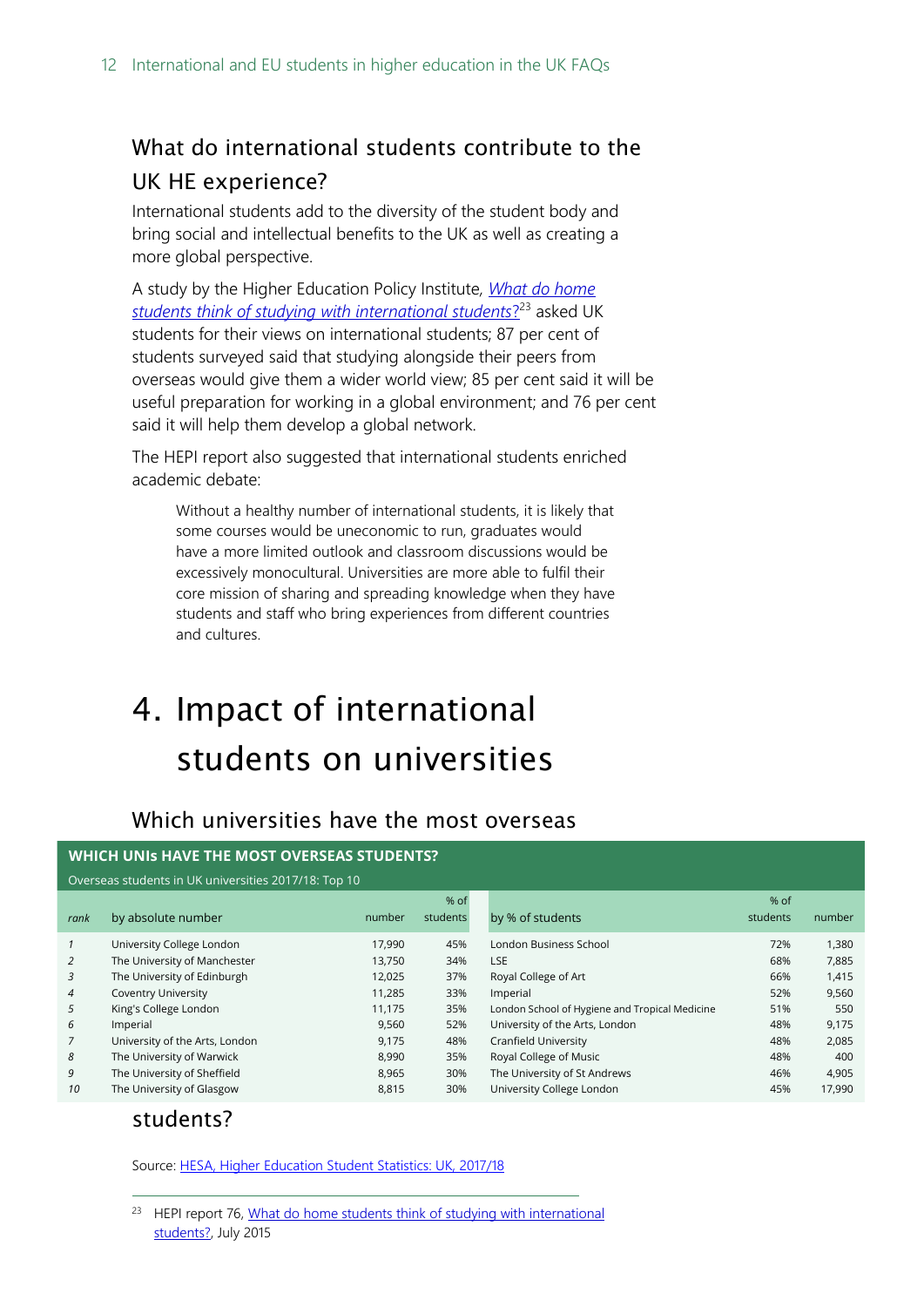### <span id="page-12-1"></span>How many staff at universities are from overseas?

In 2016/16 there were 61,580 academic staff from overseas at UK universities. This was 30% of all academic staff. 35,900 were from the EU and 25,700 from elsewhere.<sup>24</sup> In 2015/16 Engineering & technology and the sciences had the highest overseas staff rates with 42% and 38% respectively.<sup>25</sup>

## <span id="page-12-0"></span>5. Funding

### <span id="page-12-2"></span>5.1 Institutional income

### <span id="page-12-3"></span>What research income comes from the EU/other

#### overseas?

Research income from the EU was worth £877 million to UK universities in 2016/17 or 15% of total research income. This includes grants and contracts from EU Government bodies, charities and the private sector. Research income from all non-EU overseas sources was £469 million or 8% of all research income in the same year.<sup>26</sup>

## <span id="page-12-4"></span>5.2 Which universities get the most research funding from overseas?

|                            | <b>EU: TOP 10 UNIVERSITIES</b>          |         |          |    | <b>NON-EU: TOP 10 UNIVERSITIES</b>      |         |          |  |
|----------------------------|-----------------------------------------|---------|----------|----|-----------------------------------------|---------|----------|--|
| EU research income 2016/17 |                                         |         |          |    | Other overseas reseach income 2016/17   |         |          |  |
|                            |                                         |         | $%$ of   |    |                                         |         | $%$ of   |  |
|                            |                                         | £       | research |    |                                         | £       | research |  |
| rank                       |                                         | million | income   |    | rank                                    | million | income   |  |
|                            | <b>Total UK</b>                         | 877     | 15%      |    | <b>Total UK</b>                         | 469     | 8%       |  |
| 2                          | The University of Oxford                | 78      | 14%      | 2  | The University of Oxford                | 83      | 15%      |  |
| 3                          | The University of Cambridge             | 65      | 14%      | 3  | Imperial                                | 44      | 12%      |  |
| 4                          | Imperial                                | 63      | 17%      | 4  | The University of Cambridge             | 41      | 9%       |  |
| 5                          | University College London               | 58      | 13%      | 5  | London School of Hygiene and Tropical M | 41      | 33%      |  |
| 6                          | The University of Edinburgh             | 35      | 13%      | 6  | University College London               | 28      | 6%       |  |
|                            | The University of Manchester            | 28      | 11%      |    | Liverpool School of Tropical Medicine   | 25      | 33%      |  |
| 8                          | London School of Hygiene and Tropical M | 27      | 22%      | 8  | King's College London                   | 17      | 9%       |  |
| 9                          | King's College London                   | 27      | 14%      | 9  | The University of Manchester            | 14      | 5%       |  |
| 10                         | The University of Sheffield             | 22      | 14%      | 10 | The University of Edinburgh             | 11      | 4%       |  |

*Source: HE Finance Pluas 2016/17, HESA*

 $\overline{a}$ 

<sup>24</sup> HESA, [Higher Education Staff Statistics: UK, 2016/17](https://www.hesa.ac.uk/news/18-01-2018/sfr248-higher-education-staff-statistics)

<sup>26</sup> *HE Finance Plus 2016/17*, HESA

<sup>25</sup> *[Departmental demographics of academic staff](https://www.hesa.ac.uk/news/23-02-2017/departmental-demographics-academic-staff)*, HESA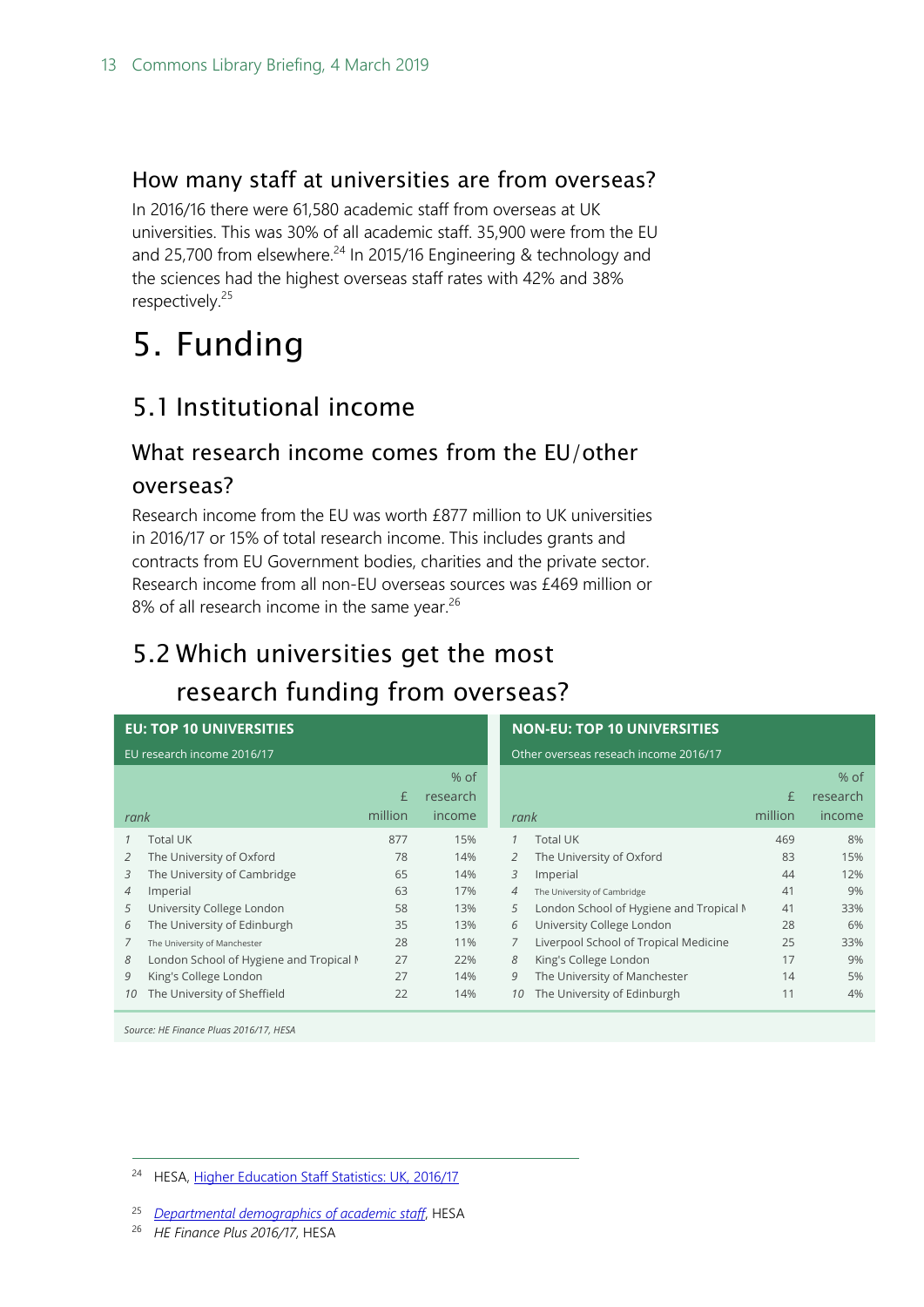### <span id="page-13-1"></span>How much fee income comes from

#### overseas?

Overall academic fees from non-EU overseas students were worth £4.7 billion to UK universities in 2016/17 or 13.1% of their total income. Trends are illustrated opposite and show a sustained increase in the importance of overseas fee income, up from below 5% in the mid-1990s. $27$ 

### <span id="page-13-2"></span>5.3 Student support

### <span id="page-13-3"></span>What support is available for international students?

Only students categorised as home or EU students are eligible for publicly funded student support, there is no funding available for international students. Individual institutions however may provide scholarships for international students.

The [UK Council for International Student Affairs](https://www.ukcisa.org.uk/) (UKCISA) publishes information on the criteria for categorisation as a home/EU student.

### <span id="page-13-4"></span>I am a British citizen so why have I been classified as an international student?

The student support regulations state that students must meet two main criteria to be classified as a home student: firstly students must have the correct immigration status (right of abode, or indefinite leave to remain) AND they must meet a three year residency requirement. Students who do not meet either of these criteria can be classified as an international student even if they are UK citizens. The three year residency requirement may catch out ex-pats returning to the UK.

## <span id="page-13-0"></span>6. EU students

### <span id="page-13-5"></span>What support is available for EU students?

Under EU rules on free movement European students studying in another EU member state must be given the same access to higher education as local students. This means that EU students have the same right to fee support as local students.

In the UK therefore EU student have access to tuition fee loans on the same basis as UK students. EU students studying across the UK regions will be treated the same as home students of that region, this is why EU students in Scotland do not pay fees. These rules do not apply to a

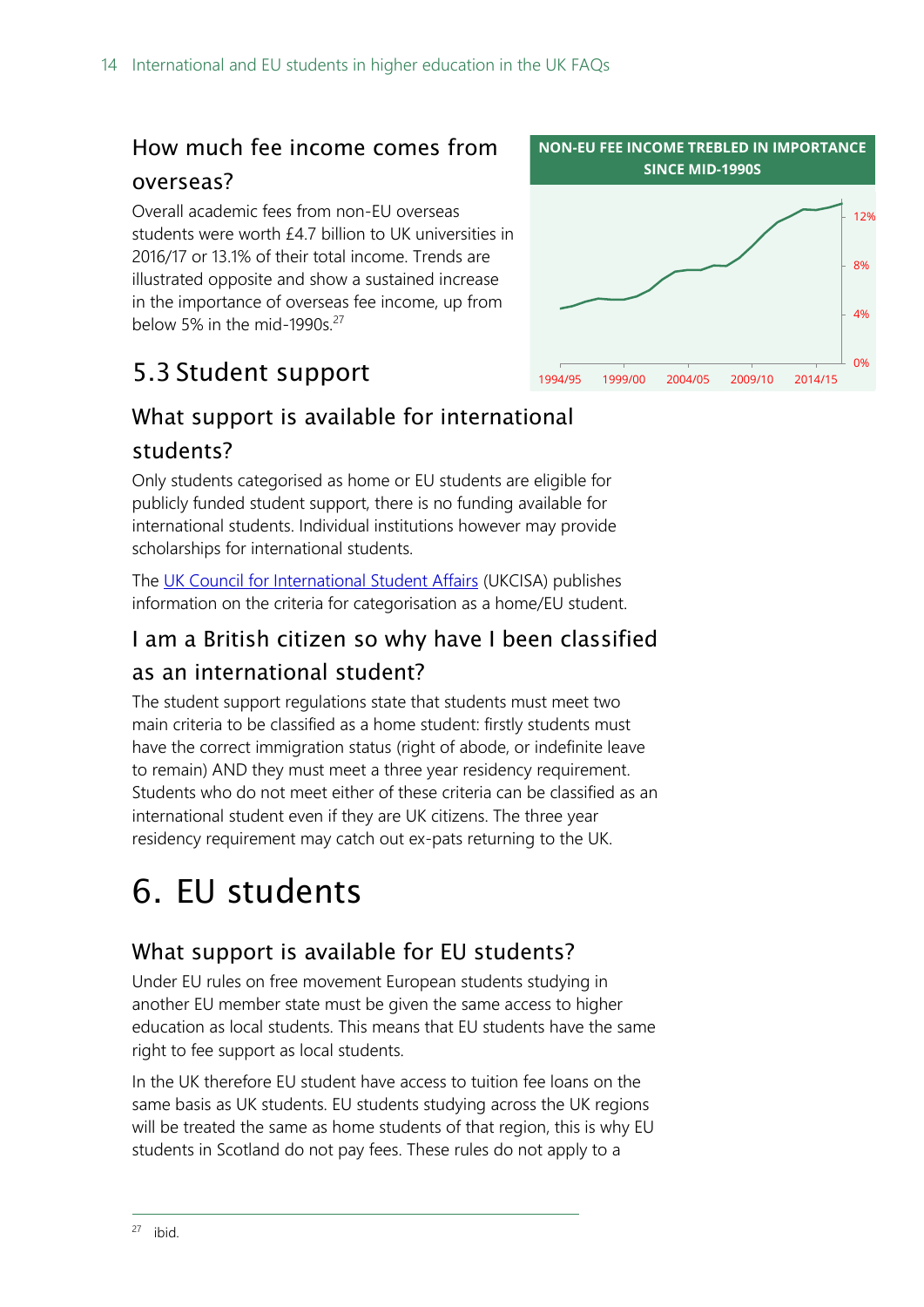member states own internal arrangements so our devolution settlement means that English students can be charged fees at Scottish universities.

EU students are not generally eligible for maintenance loans but some students may qualify if they meet residency criteria.

### <span id="page-14-0"></span>How much do EU students take out in loans?

In 2017-18 a total of £490 million was lent to EU students at English universities. The amount has increased in recent years particularly due to higher fees from 2012. An estimated 69% of eligible EU full-time undergraduates took out fee loans in 2014/15. A total of £2.2 billion was owed by EU borrowers at the end of financial year 2017-18; just over 2% of the total outstanding student loan debt. $28$ 

### <span id="page-14-1"></span>How many EU students repay loans?

As EU students have only been eligible for fee loans from 2006 there are a limited number of cohorts who have become liable to repay and only early evidence on any post-2012 cohort where loan amounts are much bigger.

Looking across all cohorts with at least one tax year processed $^{29}$  16% had repaid their loans in full, 25% were currently repaying, 22% were earning below the earnings threshold (in the UK or overseas) and hence not repaying and the remaining 36% were either not in employment, defaulted on repayment, had not provided details of their income, were not traced or were not liable to repay yet. Compared to home students EU borrowers were much more likely to have repaid in full, much less likely to be repaying (around half the rate for recent cohorts), more likely to be working, but earning less than the repayment threshold and much more likely to be in one of the 'other' non-repayment categories.<sup>30</sup>

### <span id="page-14-2"></span>How do EU students repay their loans?

EU students repay their loans directly to the Student Loans Company. Information on repayments of loans by EU students was given in answer to a parliamentary question in March 2017:

Students: Loans: Written question - 66121

Mrs Anne Main: 01 March 2017

To ask the Secretary of State for Education, what steps the Government takes to reclaim student loans from graduates from non-UK EU countries who fail to repay those loans.

Joseph Johnson : 08 March 2017

 $\overline{a}$ 

The Student Loans Company (SLC) has arrangements in place to collect repayments from borrowers who move away from the UK. EU students had £2.2 bn in outstanding student loan debt in March 2018.

[Student Loans in](https://www.slc.co.uk/media/10022/slcsp012018.pdf)  [England: Financial](https://www.slc.co.uk/media/10022/slcsp012018.pdf)  [year 2017-18](https://www.slc.co.uk/media/10022/slcsp012018.pdf)

<sup>28</sup> *[Student Loans in England: Financial Year 2017-18](http://www.slc.co.uk/official-statistics/student-loans-debt-and-repayment/england.aspx)*, SLC

<sup>&</sup>lt;sup>29</sup> Up to the 2016 cohort who finished their courses in 2015 and first became liable to repay in April 2016

<sup>30</sup> *[Student Loans in England: Financial Year 2017-18](http://www.slc.co.uk/official-statistics/student-loans-debt-and-repayment/england.aspx)*, SLC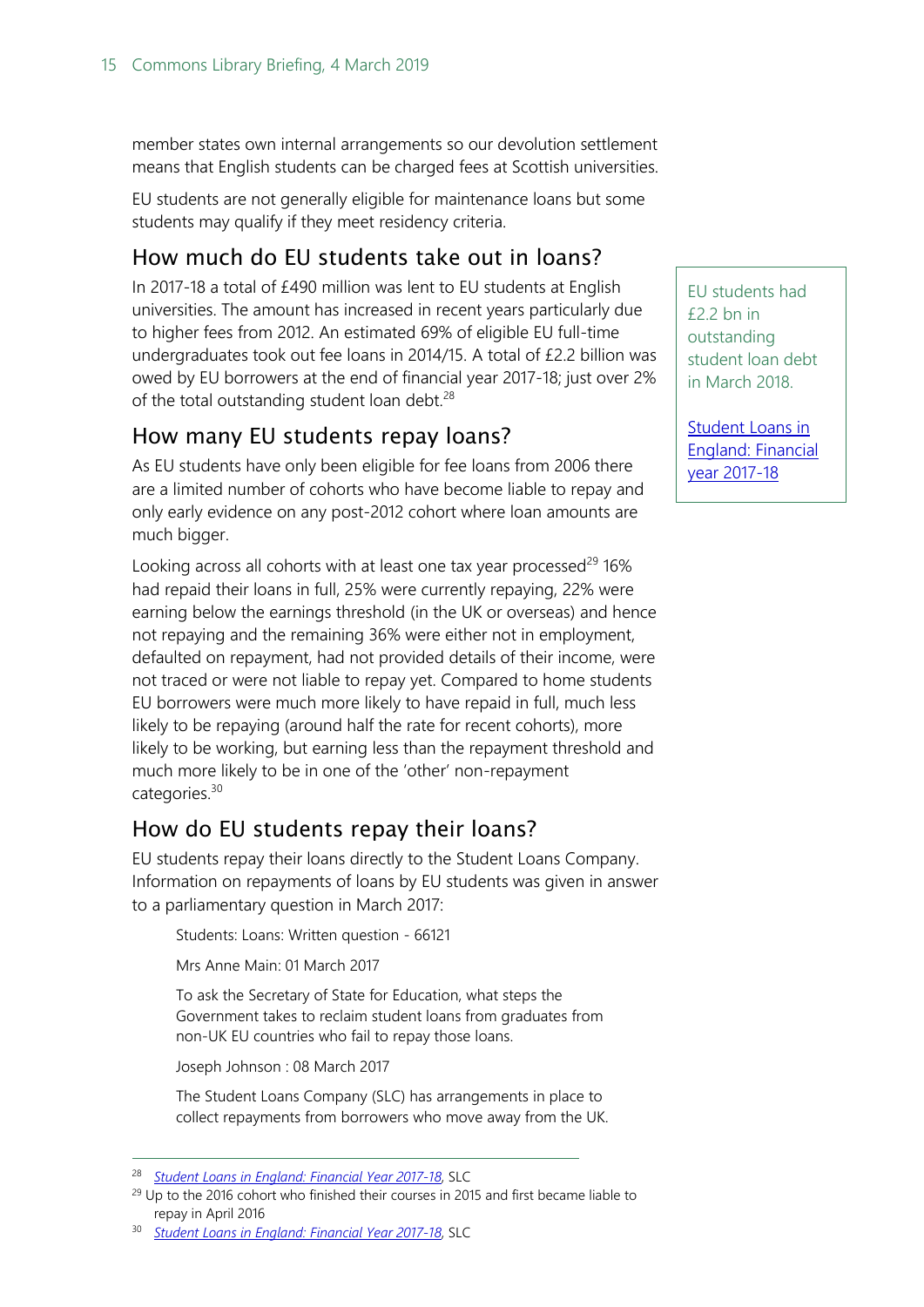SLC establishes a 12 month repayment schedule based on the borrower's income and provides information on the methods of repayment available.

SLC sets up fixed repayment schedules for borrowers who do not remain in contact and will place those borrowers in arrears. Further action, including legal action, can then be taken to secure recovery.

The Department published a Joint Repayment Strategy in February 2016, which sets out how action will be taken to trace borrowers and act to recover loans where avoidance or evasion is identified. This publication can be found at [https://www.gov.uk/Government/publications/student-loan](https://www.gov.uk/government/publications/student-loan-repayment-strategy)[repayment-strategy.](https://www.gov.uk/government/publications/student-loan-repayment-strategy)

[\[HC Deb 1 March 2017}](http://www.parliament.uk/written-questions-answers-statements/written-question/commons/2017-03-01/66121)

#### <span id="page-15-0"></span>Will the Government continue to fund EU students

#### post Brexit?

Funding arrangements for EU students starting courses in 2016/17, 2017/18 and 2018/19 will remain unchanged. Students assessed as eligible for support during these years will receive support for the duration of their course. Information on funding for EU students up until 2018/19 is given on the Student Loans Company (SLC) website at [EU Nationals and Student Finance in England:](https://www.slc.co.uk/media/latest-news/eu-nationals-and-student-finance-in-england-1.aspx)

Current students and those applying to start study in the remainder of the 16/17 Academic Year

As set out in a previous statement dated June 2016, EU nationals or their family members, currently in higher or further education, and who are eligible to receive loans and/or grants from SFE will continue to remain eligible for these loans and grants until they finish their course. This applies to all student finance provided to eligible EU students by SFE. This includes loans to cover tuition fees (for those resident in the EEA for at least three years), loans and grants for maintenance (for those resident in the UK for at least three years if they started a course before 1st August 2016, and at least five years if they started or will start a course after 1st August 2016, or who are EEA migrant workers), and some other grants and allowances. These students are also entitled to home fee status. This also applies to students who have not yet started their course, but who will do so before the end of the 16/17 Academic Year.

Students beginning study in the 2017/18 and 2018/19 Academic Years

As for students studying in the 16/17 Academic Year, the eligibility rules regarding student support and home fee status applying to EU nationals, or their family members, who wish to enter the UK to study a course in England which starts in either the 2017/18 or the 2018/19 Academic Year and which attracts student support, are also unchanged. SFE will assess these applications against existing eligibility criteria, and will provide loans and/or grants in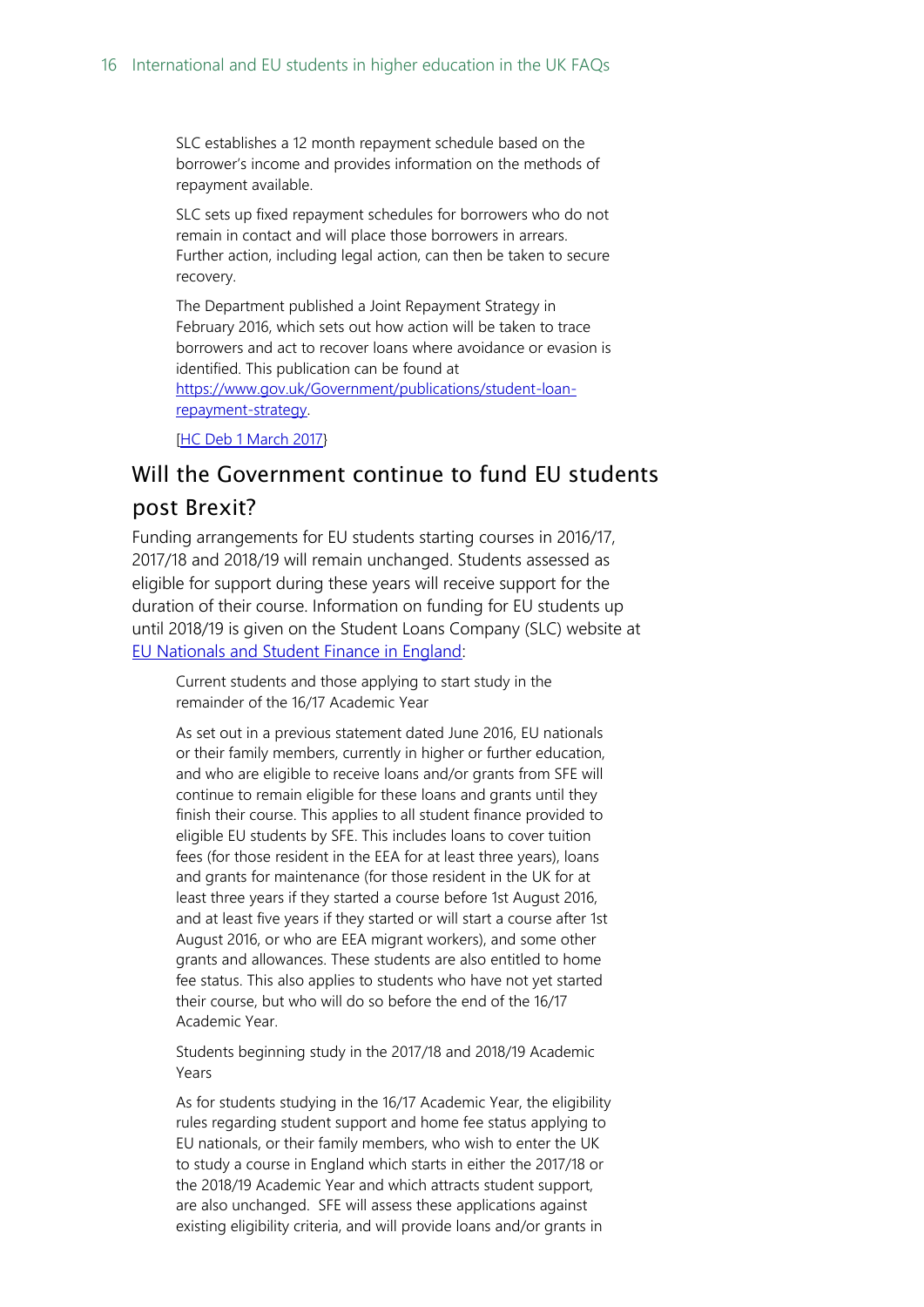the normal way. EU nationals, or their family members, who are assessed as eligible to receive grants and/or loans by SFE will then be eligible for this support and for home fee status for the duration of their course. These eligibility criteria set out that for students beginning study any time after August 2016, EU nationals must have been resident in the UK for at least five years or be EEA migrant workers in order to apply for a maintenance loan.

The migration status of EU nationals in the UK is being discussed as part of wider discussions with the EU. The Prime Minister was clear in her letter to the President of the European Council that that we should seek an early agreement on the rights of UK nationals in the EU and EU nationals in the UK, on a reciprocal basis.

### <span id="page-16-0"></span>6.1 Erasmus

### <span id="page-16-1"></span>How many students come to the UK on Erasmus

### programmes?

31,200 higher education students came to the UK under the 2016 Erasmus+ 'Call'. This includes those on traineeships as well as those studying at UK universities. The largest number came from France with 7,800, followed by Germany with 5,300 and Spain with  $4,600$ <sup>31</sup>

### <span id="page-16-2"></span>How many UK students are on Erasmus

### programmes and where do they study?

10,944 UK students were involved in the 2016 Erasmus+ 'Call' for studies in participating programme countries. A further 6,618 were on traineeships through Erasmus.<sup>32</sup>

In 2016/17 The most popular host countries for UK students and those on traineeships were France (3,873), Spain (3,767), Germany (2,321), Italy  $(1,202)$  and the Netherlands  $(1,189)$ .  $33$ 

### <span id="page-16-3"></span>Will Brexit affect the UK's participation in the

### Erasmus+ scheme?

 $\overline{a}$ 

The UK's participation in the Erasmus+ scheme post Brexit is uncertain and will depend on the outcome of exit negotiations with the EU. A report by Universities UK international, *[Gone International: Mobility](http://www.universitiesuk.ac.uk/policy-and-analysis/reports/Pages/gone-international-mobility-works.aspx)  [Works](http://www.universitiesuk.ac.uk/policy-and-analysis/reports/Pages/gone-international-mobility-works.aspx)*, showed that Erasmus+ accounted for 55% of the international experiences of graduates who had completed their courses in 2014/15. The report also found a correlation between mobility and improved academic and employment outcomes:

<sup>31</sup> *[Erasmus+ Programme Annual Report 2017](https://publications.europa.eu/en/publication-detail/-/publication/519aa03d-1f0b-11e9-8d04-01aa75ed71a1)*, Annex 18

<sup>&</sup>lt;sup>32</sup> 2016 Key Actions 1 & 3 Outputs Funded tables - Placements (actuals & estimates) 18-09-2018[, https://www.erasmusplus.org.uk/statistics-0](https://www.erasmusplus.org.uk/statistics-0)

<sup>33 2014-2017</sup> [Higher education mobility statistics,](https://www.erasmusplus.org.uk/file/6042/download) www.erasmusplus.org.uk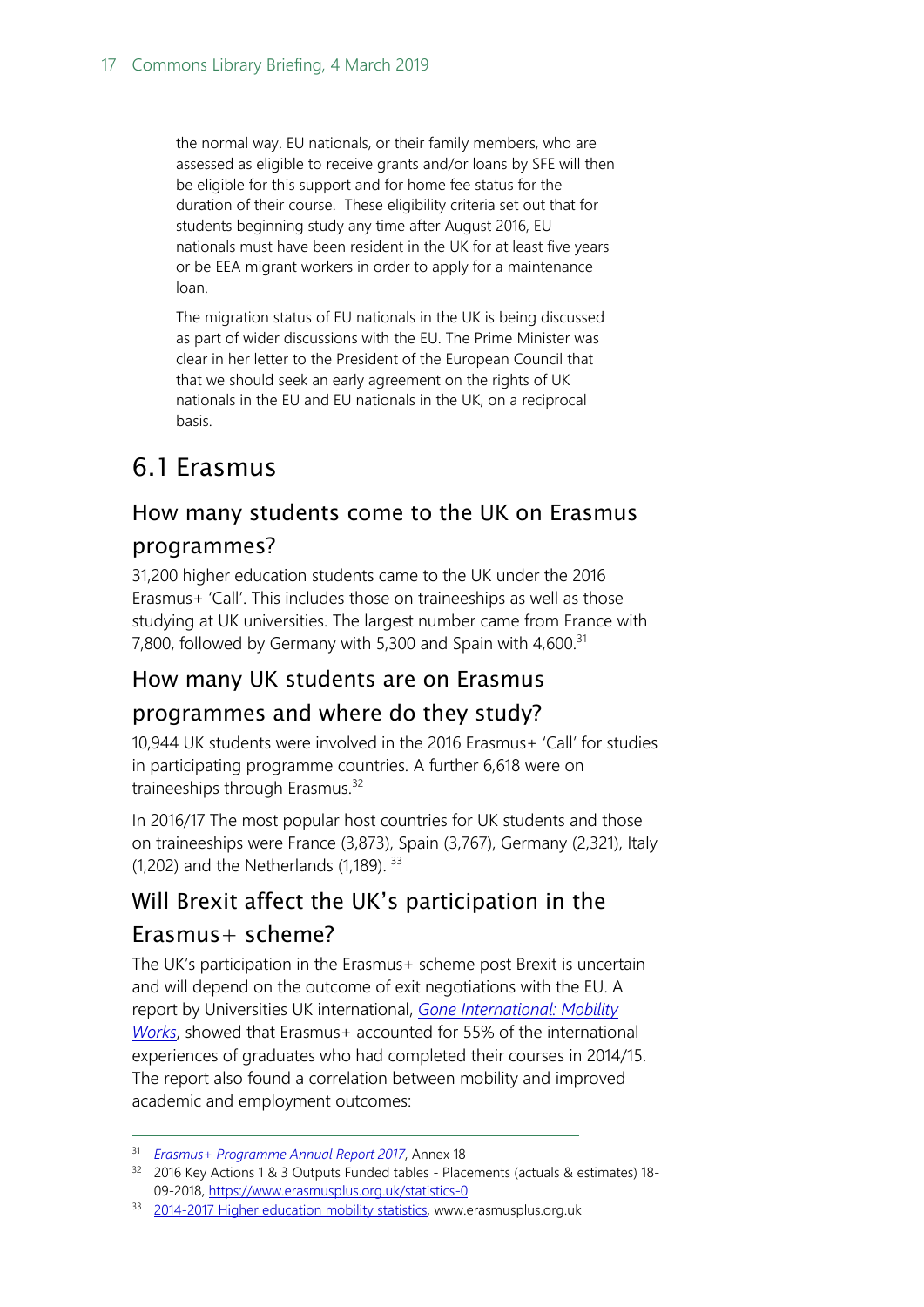Six months after graduation mobile students were less likely to be unemployed and more likely to have had obtained a first- or upper second-class degree, be in a graduate level position, or to be working abroad.<sup>34</sup>

Commentators have said that if the UK loses access to the Erasmus+ scheme it is important that the Government commits to fund an alternative scheme. A replacement scheme to Erasmus+ was discussed during the House of Commons Education Committee's inquiry into the impact of Brexit on the higher education sector. The Committee's report, *[Exiting the EU: challenges and opportunities](https://www.publications.parliament.uk/pa/cm201617/cmselect/cmeduc/683/683.pdf) for the higher [education sector](https://www.publications.parliament.uk/pa/cm201617/cmselect/cmeduc/683/683.pdf)*, 19 April 2017, gives and overview of the issues involved with a new scheme and potential costs on p221-22.

<sup>34</sup> Universities UK international, *[Gone International: Mobility Works,](http://www.universitiesuk.ac.uk/policy-and-analysis/reports/Pages/gone-international-mobility-works.aspx)* p36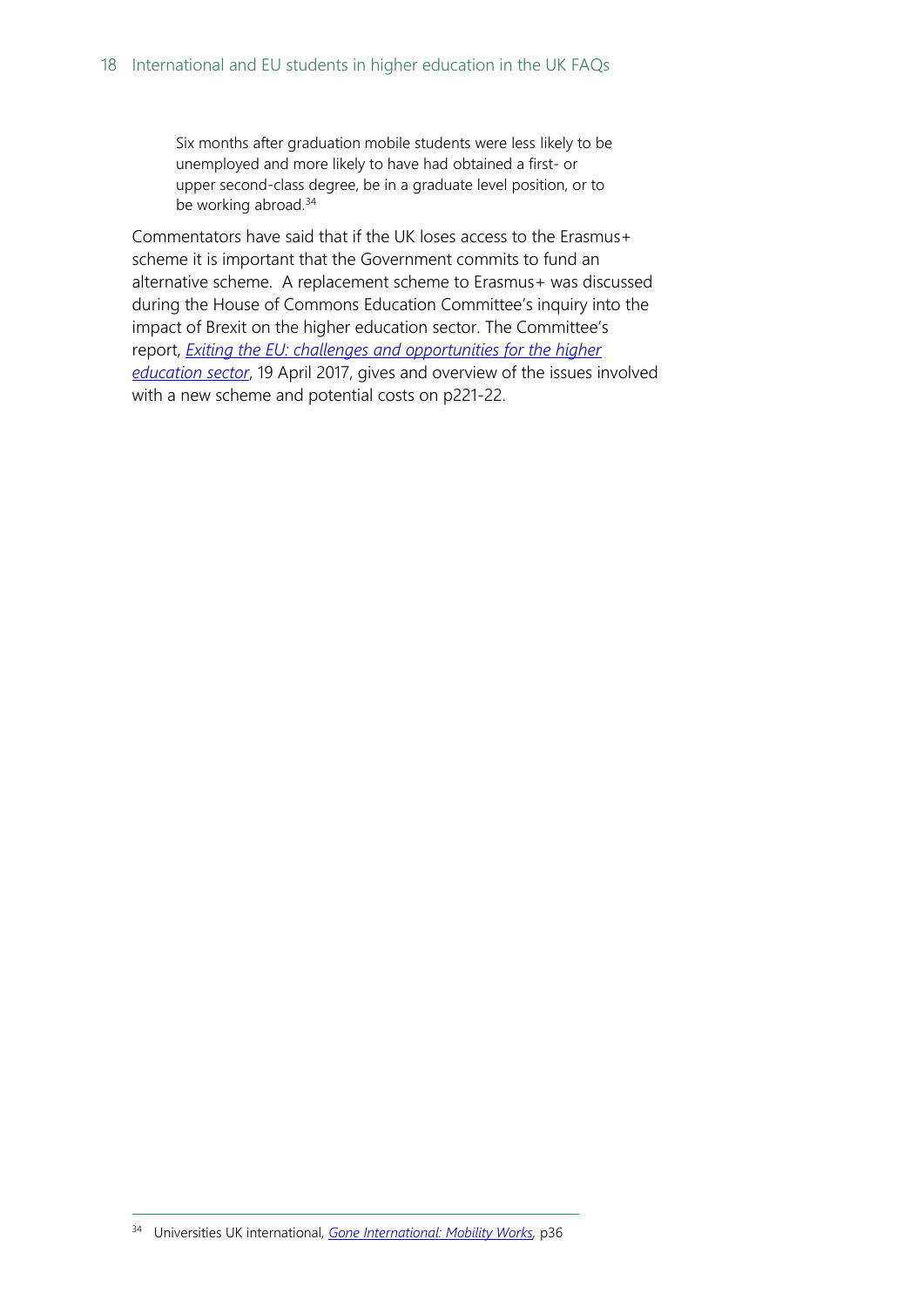## <span id="page-18-0"></span>7. Sources of information

Universities UK, *[The economic impact of international students](http://www.universitiesuk.ac.uk/policy-and-analysis/reports/Documents/2017/briefing-economic-impact-international-students.pdf)*, March 2017

Universities UK, *[International Higher Education in Facts and Figures](http://www.universitiesuk.ac.uk/policy-and-analysis/reports/Documents/2016/international-facts-and-figures-2016.pdf)*, June 2016

UK Council for International Student Affairs, [UKCISA Briefing on](https://institutions.ukcisa.org.uk/Info-for-universities-colleges--schools/Publications--research/resources/94/UKCISA-Briefing-on-international-students) [international students,](https://institutions.ukcisa.org.uk/Info-for-universities-colleges--schools/Publications--research/resources/94/UKCISA-Briefing-on-international-students) November 2016

UK Council for International Student Affairs, [International student](https://institutions.ukcisa.org.uk/Info-for-universities-colleges--schools/Policy-research--statistics/Research--statistics/International-student-statistics/)  [statistics](https://institutions.ukcisa.org.uk/Info-for-universities-colleges--schools/Policy-research--statistics/Research--statistics/International-student-statistics/)

Office for National Statistics, *[Population Briefing International student](http://webarchive.nationalarchives.gov.uk/20160105160709/http:/www.ons.gov.uk/ons/rel/migration1/long-term-international-migration/student-migration---what-do-the-statistics-tell-us-/student-migration---what-do-the-statistics-tell-us.pdf)  [migration What do the statistics tell us?](http://webarchive.nationalarchives.gov.uk/20160105160709/http:/www.ons.gov.uk/ons/rel/migration1/long-term-international-migration/student-migration---what-do-the-statistics-tell-us-/student-migration---what-do-the-statistics-tell-us.pdf)* January 2016

Higher Education Statistics Agency, Introduction - [Students 2015/16](https://www.hesa.ac.uk/data-and-analysis/publications/students-2015-16/introduction)